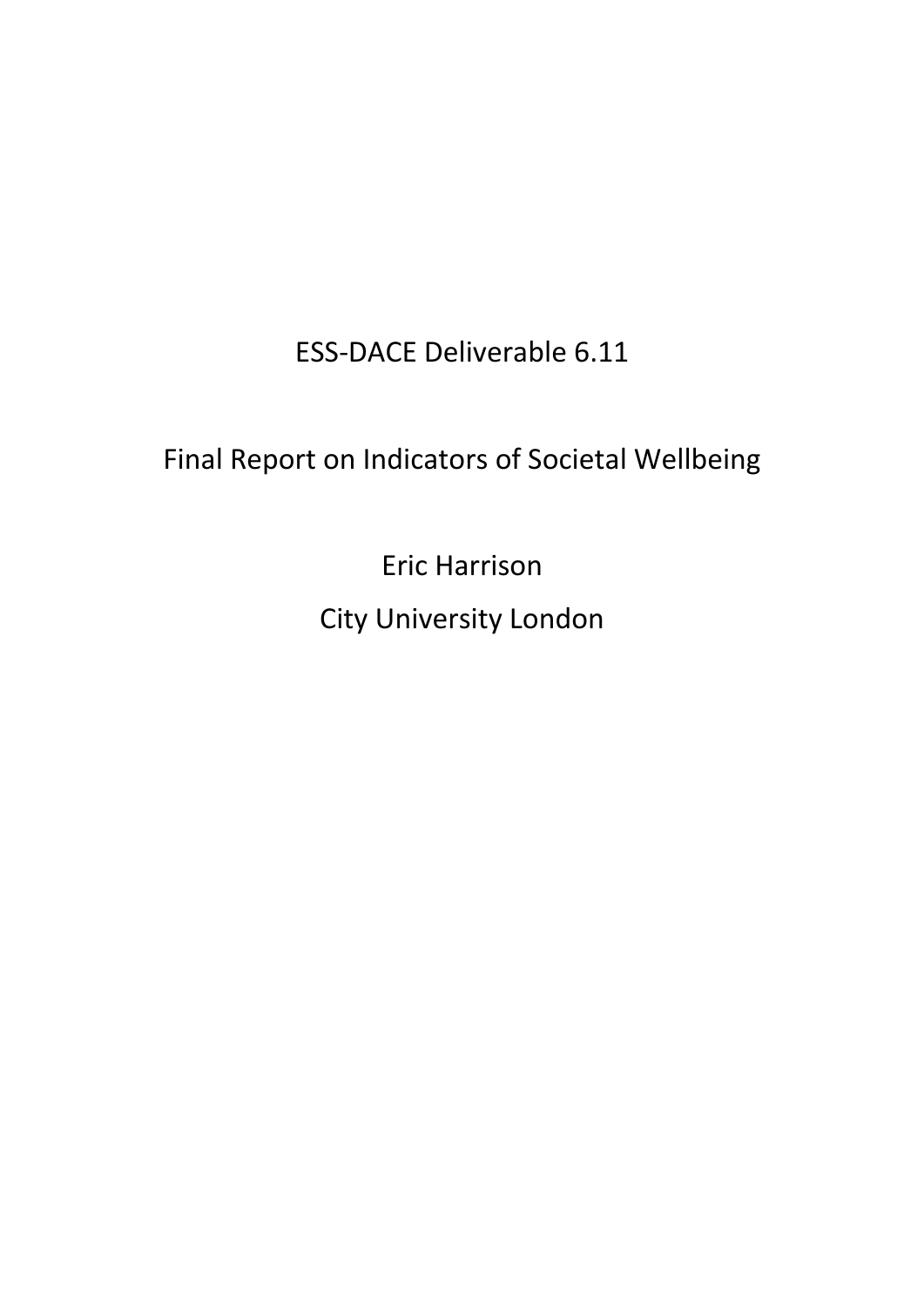The aim of the task 6.5 was to disseminate and popularise a set of evidence-based indicators of societal well-being that have been developed by the ESS team since 2006.

The main components of the task were:

a) establish a cross-national study group on societal well-being (which will meet at intervals, whether at one of the host's centres or at pre-existing conferences) and the production of a small web portal for further discussion.

b) No budget was available in the previous grant period to field-test the selected indicators. We seek to correct this by searching for resources testing of the items and their alternatives. This may be through collaboration with a research partner who will provide space on a commercial survey. A report will be produced on the feasibility of carrying out field test exercises.

c) To facilitate take-up and use of these indicators by other surveys, a short 'user-guide' and analysis will be produced, including the background to their development, their theoretical basis, evidence of their methodological soundness and advice for their use and interpretation.

We will try to include some or all of the items in the European Social Survey Round 7, whether as a rotating module or as part of the core questionnaire (depending on agreement from the Central Coordinating Team and, ultimately, only with the support of the Scientific Advisory Board). If the items were to be accepted as a rotating module, we can tag iscussions onto the end of other scheduled meetings to develop its final form.

The following brief report summarises activity against each of these objectives and concludes by assessing the prospects for cross-national work on societal wellbeing.

A. Cross-national study group on societal wellbeing and the production of a web portal.

It did not prove viable or necessary to construct a permanent group focusing on societal wellbeing. One of the features of the period spanning this and the previous ESSi project on attitudinal indicators was the increasing hegemony of individual measures of subjective wellbeing ('happiness economics') within the policy making community, to the exclusion of much interest in perceptions of societal functioning. This might seem puzzling given the major shocks experienced by the major European economies during the period from 2008 but it was the culmination of a long trend since the publication of Layard's (2005) work in the UK and the Stiglitz Report in 2009.

This said, there were many opportunities for ad hoc discussions at specialist and general conferences. Eric Harrison (City) and Ineke Stoop (SCP) took part in sessions at the Quality of Official Statistics – QoS Conference (Athens 2012), the International Quality of Life Studies (ISQOLS) conference (Venice, 2012), the World Statistics Conference of the ISI (Dublin 2011), as well as addressing smaller meetings in Brussels and elsewhere. Harrison sat on the Technical Advisory Group for the UK Office for National Statistics as it developed its Measuring National Wellbeing Programme.

Harrison oversaw the development of a web portal with multiple strands of thematic navigation – theme, country, domain and networks. The period of the project saw a growth in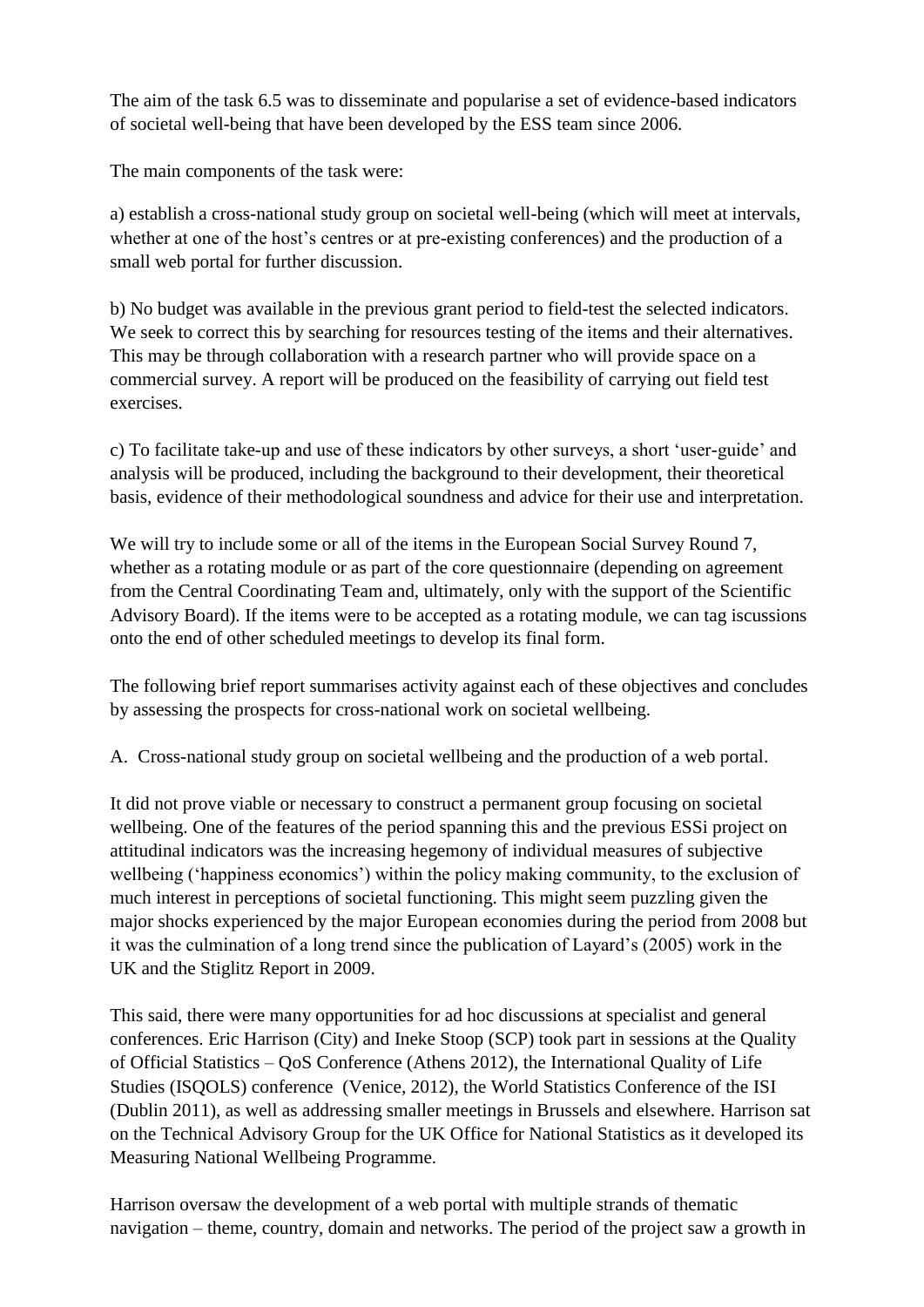international initiatives in wellbeing studies, and the growth of Eurostat sponsored and/or self-starting Wikis made the need for an independent portal increasingly redundant. The shell of the web portal is preserved at [www.societalwellbeing.weebly.com](http://www.societalwellbeing.weebly.com/)

#### B. Field-testing of Indicators

Deliverable 6.5 outlines the truncated feasibility study for field testing indicators. This was brought to a premature end when the CST authorised the use of the innovation sample (WP7) to field a prototype module of indicators on IPSOS Omnibus Surveys in Great Britain and Poland. These countries were chosen on the same criteria as those for the main pilot of ESS, namely that one should be an English-speaking country and another should test the translation and represent different national characteristics from those of North Western Europe. Costs also were a consideration.

The module was fielded face to face in Great Britain in April 2012 and Poland in March 2013. The Polish module was translated according to the usual ESS protocols and signed off by Eric Harrison and Ana Villar. As part of an omnibus survey it was not possible to specify totally harmonised background variables but a limited number were selected for their utility as predictor variables. A copy of the module items as fielded is appended to this report, as is the data protocol. The technical reports from the British and Polish fieldwork are available on request.

In addition to the omnibus testing in two countries, the prototype module was included in its entirety on Lithuania's national survey that is used to carry the annual International Social Survey Programme module. The background variables were therefore internationally harmonised in line with the guidance of the ISSP methods group.

The resources and opportunity to undertake this amount of data collection were unforeseen at the start of the project. As such there was very limited analysis time available. The data were checked for face validity and descriptive statistics generated for Great Britain and Poland. An excel booklet with these data and information about the performance of the various multi-item scales used can be found appended to the user guide (Del 6.7).

#### C. Facilitate take-up through production of a User Guide

This sub-task had to be attenuated due to limitations, staff turnover, and the diversion of existing staff's attention to the pursuit of ERIC status and management of the CCSS Research Centre after the death of Sir Roger Jowell. In addition, the user guide was downgraded in scale as it became clear that the outgoing Scientific Advisory Board did not view the inclusion of such indicators as a priority for ESS. However, under the new arrangements pertaining to the ESS ERIC, the core questionnaire is periodically reviewed in its entirety and competitions for rotating modules are ongoing.

A package of analytical documents entitled: 'A Prototype Module for Measuring Societal Wellbeing: User Resources' stands in place of the original User Guide. We believe this will prove highly valuable material for groups of substantive scholars and methodologists alike. We hope more specifically that it could form the kernel of a later application for an ESS rotating module.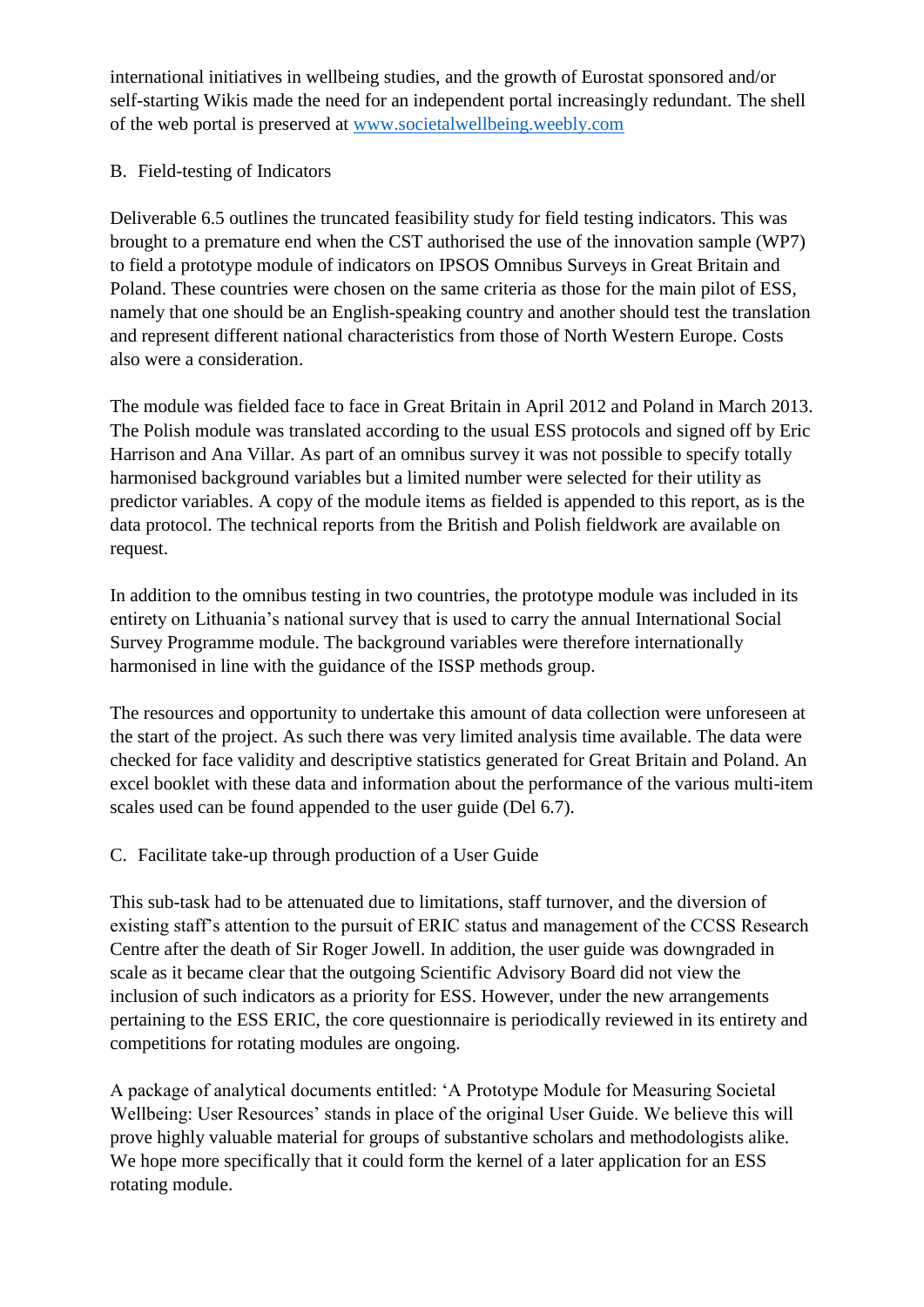Appendix 1

Г

 $\overline{\phantom{a}}$ 

#### QUESTIONS FOR OMNIBUS APRIL 2012

Next I would like to ask you four questions about your feelings on aspects of your life. There are no right or wrong answers. For each of these questions I'd like you to give an answer on a scale of nought to 10, where nought is 'not at all' and 10 is 'completely'.

| Q1. SHOWCARD WB01 Overall, how satisfied are you with your life as a whole nowadays?<br>Where nought is 'not at all satisfied' and 10 is 'completely satisfied'. |    |    |    |    |    |    |    |    |            |           |                 |             |
|------------------------------------------------------------------------------------------------------------------------------------------------------------------|----|----|----|----|----|----|----|----|------------|-----------|-----------------|-------------|
| Not at all<br>satisfied                                                                                                                                          |    |    |    |    |    |    |    |    | Completely | satisfied | (Don't<br>Know) | Refu<br>sed |
| 00                                                                                                                                                               | 01 | 02 | 03 | 04 | 05 | 06 | 07 | 08 | 09         | 10        | 88              | 99          |

|                          | Q2. SHOWCARD WB02 Overall, to what extent do you feel that the things you do in your life are<br>worthwhile?<br>Where nought is 'not at all worthwhile' and 10 is 'completely worthwhile'. |    |    |    |    |    |    |    |    |                          |                 |                 |  |
|--------------------------|--------------------------------------------------------------------------------------------------------------------------------------------------------------------------------------------|----|----|----|----|----|----|----|----|--------------------------|-----------------|-----------------|--|
| Not at all<br>worthwhile |                                                                                                                                                                                            |    |    |    |    |    |    |    |    | Completely<br>worthwhile | (Don't<br>Know) | Ref<br>us<br>ed |  |
| 00                       | 01                                                                                                                                                                                         | 02 | 03 | 04 | 05 | 06 | 07 | 08 | 09 | 10                       | 88              | 99              |  |

| Q3. SHOWCARD WB03 Overall, how happy did you feel yesterday?<br>Where nought is 'not at all happy' and 10 is 'completely happy'. |    |    |    |    |    |    |    |    |    |                     |                 |                 |  |
|----------------------------------------------------------------------------------------------------------------------------------|----|----|----|----|----|----|----|----|----|---------------------|-----------------|-----------------|--|
| Not at all<br>happy                                                                                                              |    |    |    |    |    |    |    |    |    | Completely<br>happy | (Don't<br>Know) | Ref<br>us<br>ed |  |
| 00                                                                                                                               | 01 | 02 | 03 | 04 | 05 | 06 | 07 | 08 | 09 | 10                  | 88              | 99              |  |

Q4. SHOWCARD WB04 Overall, how anxious did you feel yesterday? Where nought is 'not at all anxious' and 10 is 'completely anxious'.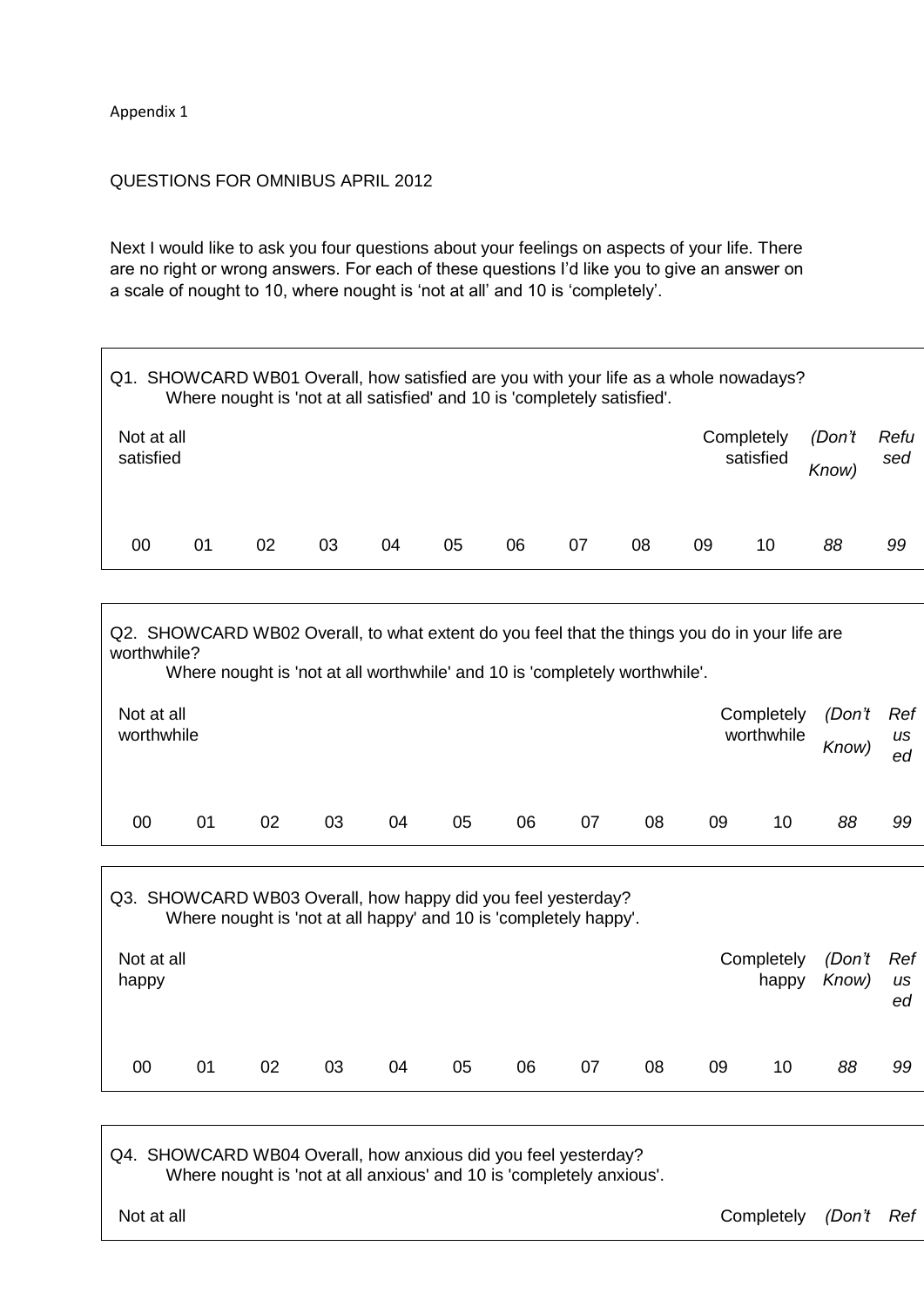| anxious |    |    |    |    |    |    |    |    |    | anxious Know) |    | us<br>ed |
|---------|----|----|----|----|----|----|----|----|----|---------------|----|----------|
| 00      | 01 | 02 | 03 | 04 | 05 | 06 | 07 | 08 | 09 | 10            | 88 | 99       |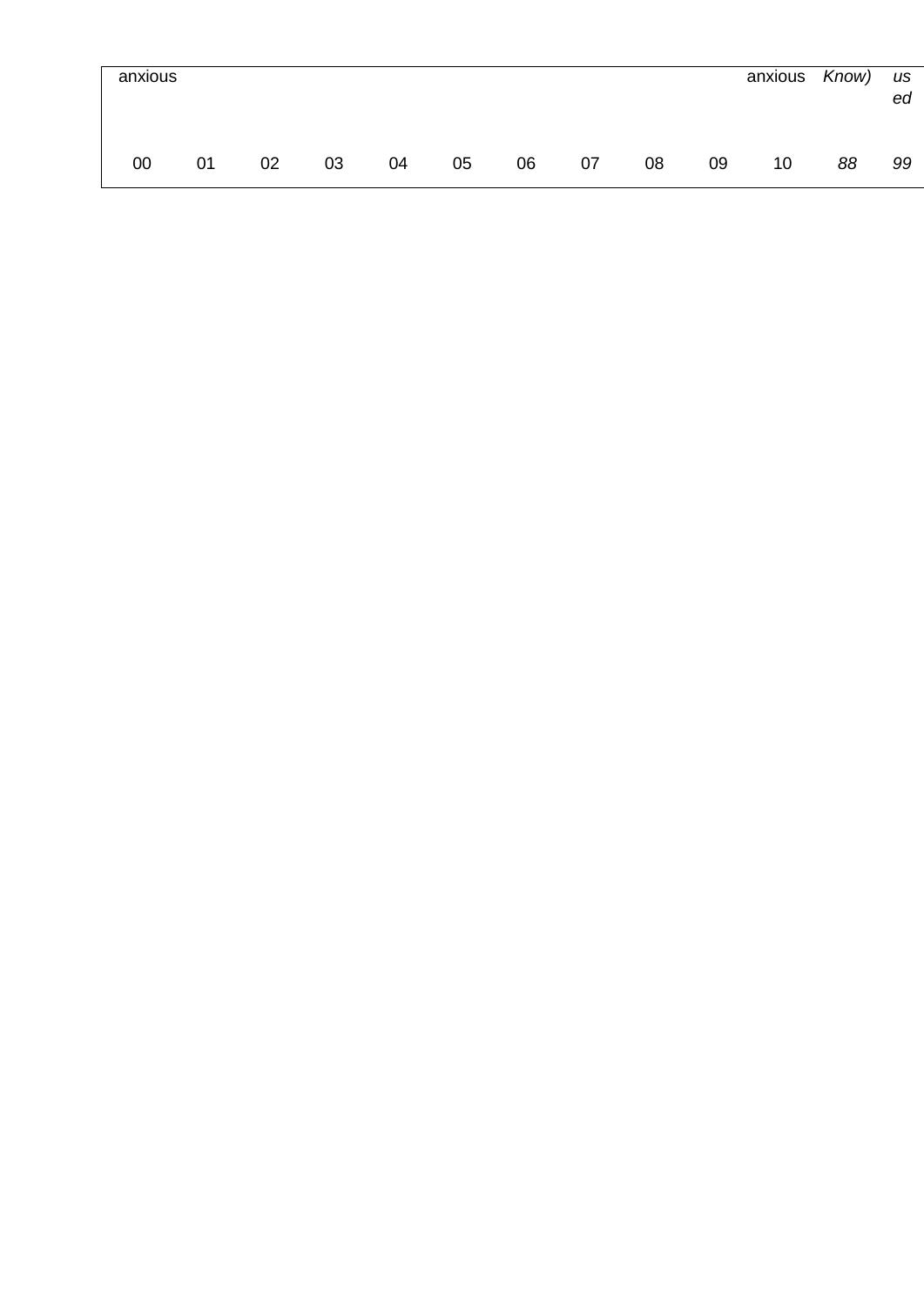### **Now we want to ask you some questions about your views on British society.**

 $\overline{\phantom{a}}$ 

| Q5. SHOWCARD WB05 Using this card, how would you describe the quality of life in Britain<br>compared to the average of the European Union countries? Is it (READ OUT)<br>Much better<br>00<br>Somewhat better<br>01<br>A little better<br>02<br>About the same<br>03<br>A little worse<br>04<br>Somewhat worse<br>05<br>Much worse<br>06<br>(Don't know)<br>88<br>Refused<br>99<br>Q6. SHOWCARD WB05 Again using this card, how would you describe the quality of life in<br>Britain now compared to twelve months ago? Is it (READ OUT)<br>Much better<br>00<br>Somewhat better<br>01<br>A little better<br>02<br>03<br>About the same<br>A little worse<br>04<br>Somewhat worse<br>05<br>06<br>Much worse<br>(Don't know)<br>88<br>Refused<br>99<br>Q7. SHOWCARD WB05 Still using this card, what are your expectations for the next twelve<br>months: will the quality of life in Britain be (READ OUT) |             |    |
|------------------------------------------------------------------------------------------------------------------------------------------------------------------------------------------------------------------------------------------------------------------------------------------------------------------------------------------------------------------------------------------------------------------------------------------------------------------------------------------------------------------------------------------------------------------------------------------------------------------------------------------------------------------------------------------------------------------------------------------------------------------------------------------------------------------------------------------------------------------------------------------------------------|-------------|----|
|                                                                                                                                                                                                                                                                                                                                                                                                                                                                                                                                                                                                                                                                                                                                                                                                                                                                                                            |             |    |
|                                                                                                                                                                                                                                                                                                                                                                                                                                                                                                                                                                                                                                                                                                                                                                                                                                                                                                            |             |    |
|                                                                                                                                                                                                                                                                                                                                                                                                                                                                                                                                                                                                                                                                                                                                                                                                                                                                                                            |             |    |
|                                                                                                                                                                                                                                                                                                                                                                                                                                                                                                                                                                                                                                                                                                                                                                                                                                                                                                            |             |    |
|                                                                                                                                                                                                                                                                                                                                                                                                                                                                                                                                                                                                                                                                                                                                                                                                                                                                                                            |             |    |
|                                                                                                                                                                                                                                                                                                                                                                                                                                                                                                                                                                                                                                                                                                                                                                                                                                                                                                            |             |    |
|                                                                                                                                                                                                                                                                                                                                                                                                                                                                                                                                                                                                                                                                                                                                                                                                                                                                                                            |             |    |
|                                                                                                                                                                                                                                                                                                                                                                                                                                                                                                                                                                                                                                                                                                                                                                                                                                                                                                            |             |    |
|                                                                                                                                                                                                                                                                                                                                                                                                                                                                                                                                                                                                                                                                                                                                                                                                                                                                                                            |             |    |
|                                                                                                                                                                                                                                                                                                                                                                                                                                                                                                                                                                                                                                                                                                                                                                                                                                                                                                            |             |    |
|                                                                                                                                                                                                                                                                                                                                                                                                                                                                                                                                                                                                                                                                                                                                                                                                                                                                                                            |             |    |
|                                                                                                                                                                                                                                                                                                                                                                                                                                                                                                                                                                                                                                                                                                                                                                                                                                                                                                            |             |    |
|                                                                                                                                                                                                                                                                                                                                                                                                                                                                                                                                                                                                                                                                                                                                                                                                                                                                                                            |             |    |
|                                                                                                                                                                                                                                                                                                                                                                                                                                                                                                                                                                                                                                                                                                                                                                                                                                                                                                            |             |    |
|                                                                                                                                                                                                                                                                                                                                                                                                                                                                                                                                                                                                                                                                                                                                                                                                                                                                                                            |             |    |
|                                                                                                                                                                                                                                                                                                                                                                                                                                                                                                                                                                                                                                                                                                                                                                                                                                                                                                            |             |    |
|                                                                                                                                                                                                                                                                                                                                                                                                                                                                                                                                                                                                                                                                                                                                                                                                                                                                                                            |             |    |
|                                                                                                                                                                                                                                                                                                                                                                                                                                                                                                                                                                                                                                                                                                                                                                                                                                                                                                            |             |    |
|                                                                                                                                                                                                                                                                                                                                                                                                                                                                                                                                                                                                                                                                                                                                                                                                                                                                                                            |             |    |
|                                                                                                                                                                                                                                                                                                                                                                                                                                                                                                                                                                                                                                                                                                                                                                                                                                                                                                            |             |    |
|                                                                                                                                                                                                                                                                                                                                                                                                                                                                                                                                                                                                                                                                                                                                                                                                                                                                                                            |             |    |
|                                                                                                                                                                                                                                                                                                                                                                                                                                                                                                                                                                                                                                                                                                                                                                                                                                                                                                            | Much better | 00 |
| Somewhat better<br>01                                                                                                                                                                                                                                                                                                                                                                                                                                                                                                                                                                                                                                                                                                                                                                                                                                                                                      |             |    |
| A little better<br>02                                                                                                                                                                                                                                                                                                                                                                                                                                                                                                                                                                                                                                                                                                                                                                                                                                                                                      |             |    |
| 03<br>About the same                                                                                                                                                                                                                                                                                                                                                                                                                                                                                                                                                                                                                                                                                                                                                                                                                                                                                       |             |    |
| A little worse<br>04                                                                                                                                                                                                                                                                                                                                                                                                                                                                                                                                                                                                                                                                                                                                                                                                                                                                                       |             |    |
| Somewhat worse<br>05                                                                                                                                                                                                                                                                                                                                                                                                                                                                                                                                                                                                                                                                                                                                                                                                                                                                                       |             |    |
| Much worse<br>06                                                                                                                                                                                                                                                                                                                                                                                                                                                                                                                                                                                                                                                                                                                                                                                                                                                                                           |             |    |
| (Don't know)<br>88                                                                                                                                                                                                                                                                                                                                                                                                                                                                                                                                                                                                                                                                                                                                                                                                                                                                                         |             |    |
| Refused<br>99                                                                                                                                                                                                                                                                                                                                                                                                                                                                                                                                                                                                                                                                                                                                                                                                                                                                                              |             |    |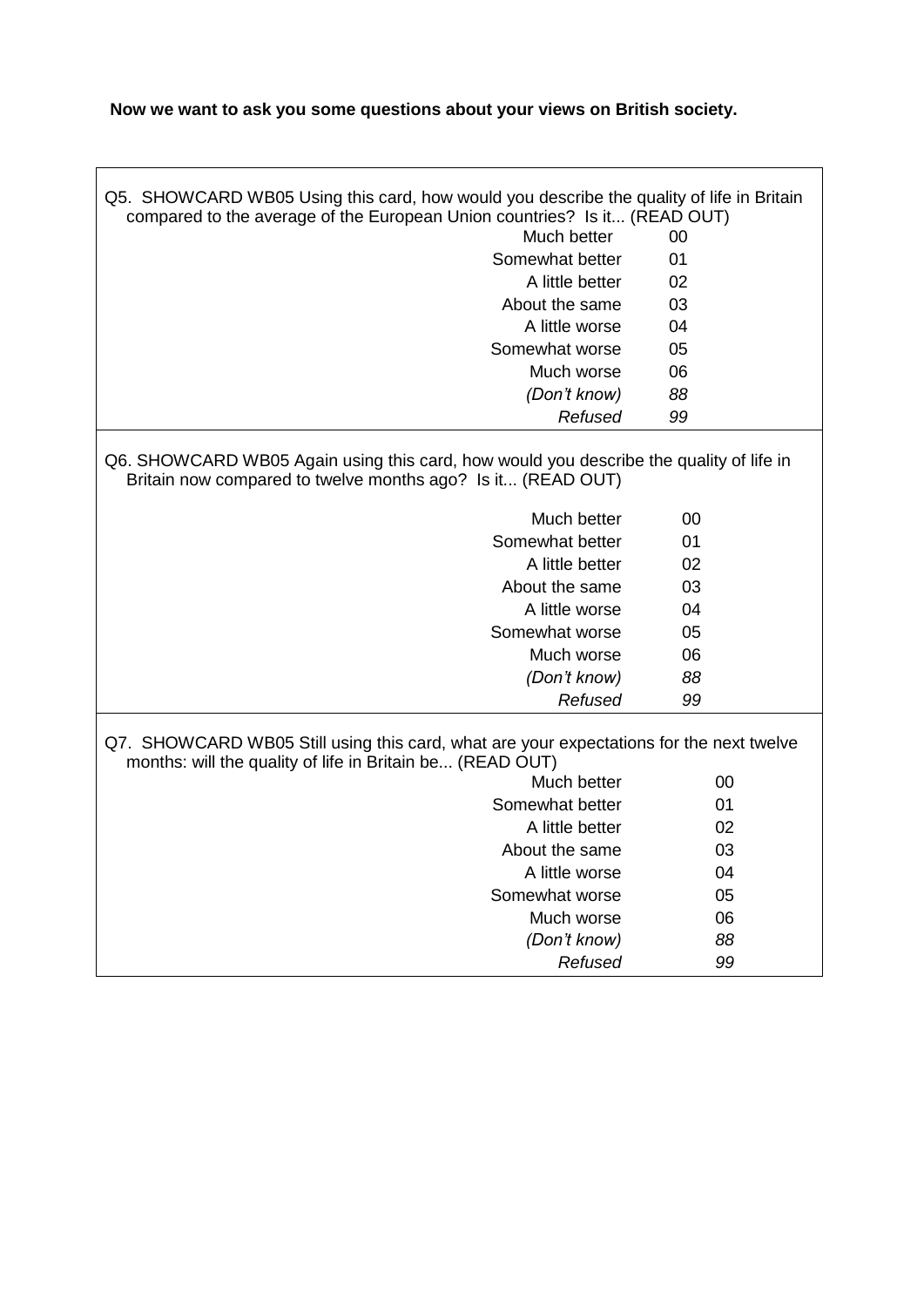| Q8 SHOWCARD WB06 Using now this card, do you think that the life of<br>those who are children today will be easier, more difficult or about the<br>same as the life of those from your own generation? Will it be<br>(READ OUT) |    |  |
|---------------------------------------------------------------------------------------------------------------------------------------------------------------------------------------------------------------------------------|----|--|
| Much easier                                                                                                                                                                                                                     | 00 |  |
| Somewhat easier                                                                                                                                                                                                                 | 01 |  |
| A little easier                                                                                                                                                                                                                 | 02 |  |
| About the same                                                                                                                                                                                                                  | 03 |  |
| A little more difficult                                                                                                                                                                                                         | 04 |  |
| Somewhat more difficult                                                                                                                                                                                                         | 05 |  |
| Much more difficult                                                                                                                                                                                                             | 06 |  |
| (Don't know)                                                                                                                                                                                                                    | 88 |  |
| Refused                                                                                                                                                                                                                         | 99 |  |
|                                                                                                                                                                                                                                 |    |  |

Q9SET Is Britain a good place or not a good place to live for each of the following groups:

[RANDOMIZE ORDER OF Q9a, Q9b,and Q9c]

Q9a ... for racial and ethnic minorities?

Q9b ... for gay or lesbian people?

Q9c ... for immigrants from other countries?

| A good place     | 01 |
|------------------|----|
| Not a good place | 02 |
| (Don't know)     | 88 |
| Refused          | 99 |
|                  |    |

Q10. Ideally if you had the opportunity, would you like to move permanently to another country, or would you prefer NOT to move permanently to another country?

| Move permanently     | 00 |
|----------------------|----|
| NOT move permanently | 01 |
| (Don't know)         | 88 |
| Refused              | 99 |
|                      |    |

*trusted*

Q11. SHOWCARD WB07 Using this card, generally speaking, would you say that most people can be trusted, or that you can't be too careful in dealing with people? Please tell me on a score of 0 to 10, where 0 means you can't be too careful and 10 means that most people can be trusted. *You can't be too careful Most people can be (Don't Know) Refused*

00 01 02 03 04 05 06 07 08 09 10 *88 99*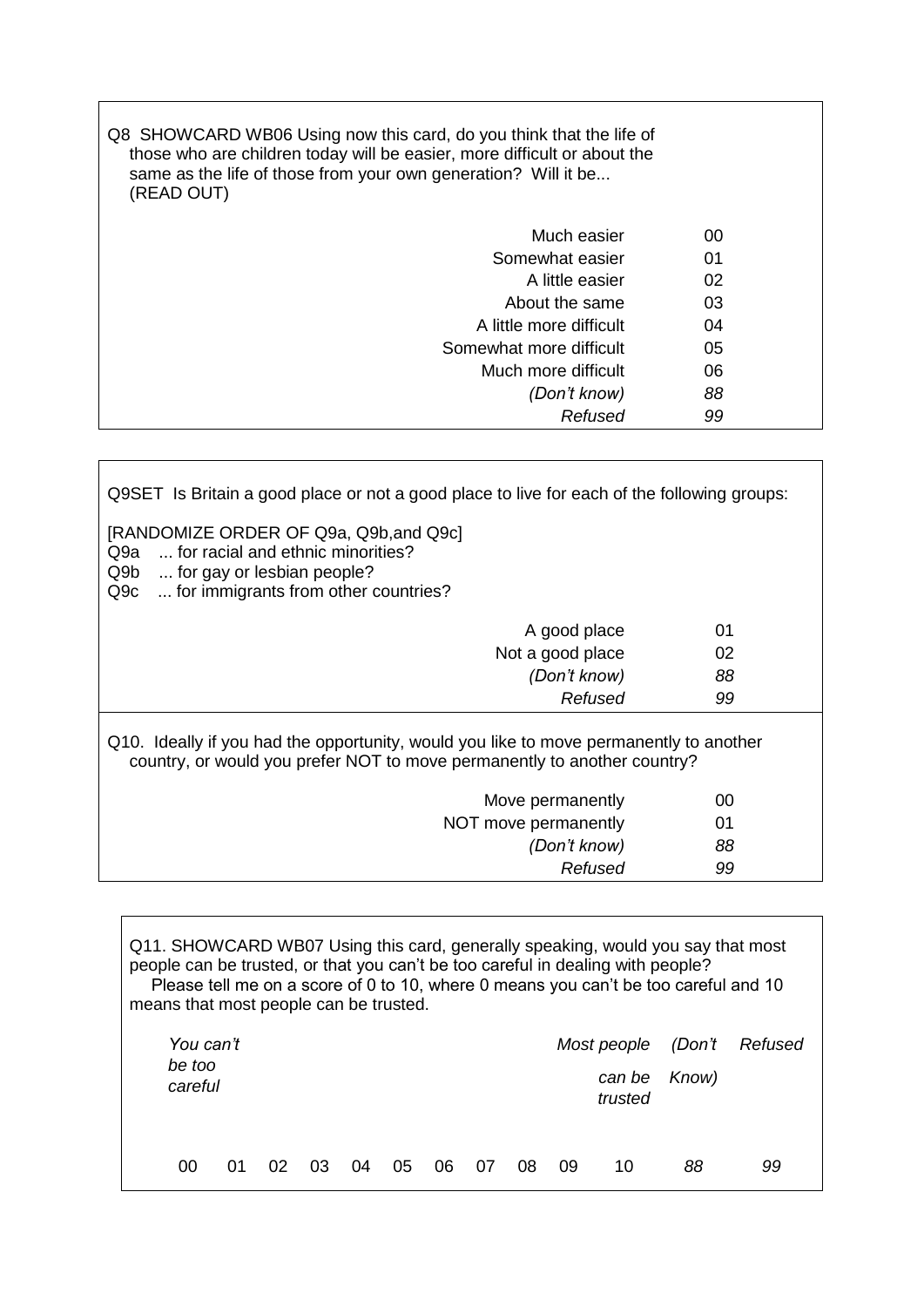| Q12. SHOWCARD WB08 Using this card, do you think that most people would try to take<br>advantage of you if they got the chance, or would they try to be fair? |    |    |    |    |    |    |    |    |    |                                           |                 |         |
|---------------------------------------------------------------------------------------------------------------------------------------------------------------|----|----|----|----|----|----|----|----|----|-------------------------------------------|-----------------|---------|
| Most people<br>would try to<br>take<br>advantage of<br>me                                                                                                     |    |    |    |    |    |    |    |    |    | Most<br>people<br>would try<br>to be fair | (Don't<br>know) | Refused |
| 00                                                                                                                                                            | 01 | 02 | 03 | 04 | 05 | 06 | 07 | 08 | 09 | 10                                        | 88              | 99      |

| Q13. SHOWCARD WB09 Would you say that most of the time people try to be helpful or<br>that they are mostly looking out for themselves? Please use this card. |    |    |    |    |    |    |    |    |    |                                       |                 |
|--------------------------------------------------------------------------------------------------------------------------------------------------------------|----|----|----|----|----|----|----|----|----|---------------------------------------|-----------------|
| People mostly<br>look out for<br>themselves                                                                                                                  |    |    |    |    |    |    |    |    |    | People<br>mostly try to<br>be helpful | (Don't<br>know) |
| 00                                                                                                                                                           | 01 | 02 | 03 | 04 | 05 | 06 | 07 | 08 | 09 | 10                                    | 88              |

Q14SET SHOWCARD WB10 To what extent do you agree or disagree with the following statements? Please use this card.

[RANDOMIZE ORDER OF Q14a, Q14b,and Q14c]

 $\Gamma$ 

Q14a. The people who run the country are not really concerned with what happens to people like me

Q14b. There is nothing one can do to change things in our society

Q14c. Differences in income in Britain are too large

- Strongly agree 00
	- Agree 01

Neither agree nor disagree 02

Disagree 03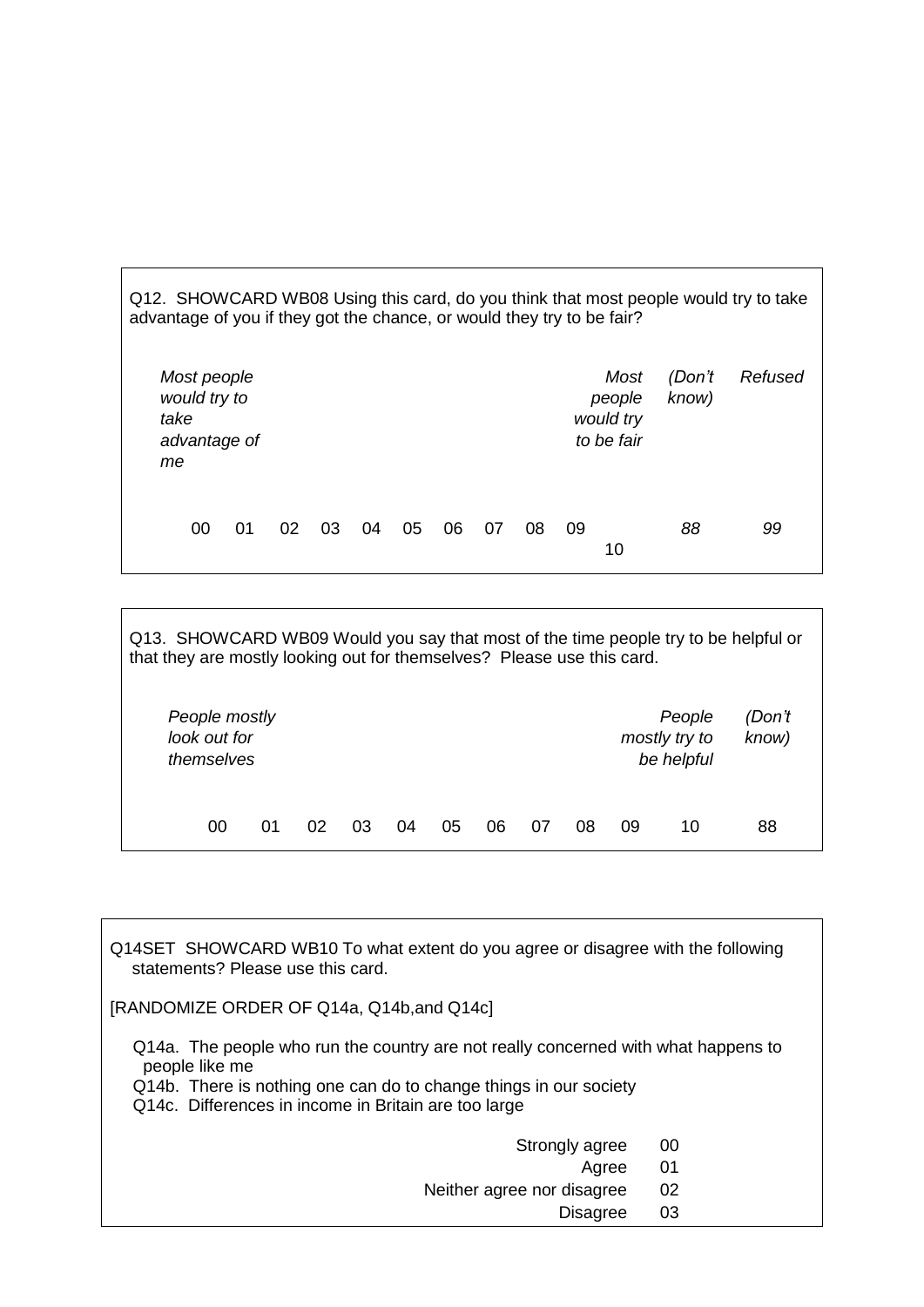| Strongly disagree | - 04 |
|-------------------|------|
| (Don't know)      | - 88 |
| Refused           | -99  |

Q15. SHOWCARD WB11 Thinking now about British society, how important do you think coming from a wealthy family is for getting ahead in life? Please use this card

| Not important at all 00 |  |
|-------------------------|--|
| Not very important 01   |  |
| Fairly important 02     |  |
| Very important 03       |  |
| Essential 04            |  |
| (Don't know) 88         |  |
| Refused 99              |  |

| Q <sub>16</sub> SET | SHOWCARD WB12 Please tell me on a score of 0-10 how much you personally<br>trust each of the institutions I read out. O means you do not trust an institution at all, and 10<br>means you have complete trust.<br>FirstlyREAD OUT |        |    |    |    |    |    |    |    |          |    |
|---------------------|-----------------------------------------------------------------------------------------------------------------------------------------------------------------------------------------------------------------------------------|--------|----|----|----|----|----|----|----|----------|----|
|                     | [RANDOMIZE ORDER OF Q16a-Q16E]<br>[ADD CODE REFUSED 99]                                                                                                                                                                           |        |    |    |    |    |    |    |    |          |    |
|                     | No trust                                                                                                                                                                                                                          |        |    |    |    |    |    |    |    | Complete |    |
|                     | at all                                                                                                                                                                                                                            |        |    |    |    |    |    |    |    | trust    |    |
| Q <sub>16a</sub>    | Britain's<br>parliament?                                                                                                                                                                                                          | $00\,$ | 01 | 02 | 03 | 04 | 05 | 06 | 07 | 08       | 09 |
| Q16b                | the legal<br>system?                                                                                                                                                                                                              | $00\,$ | 01 | 02 | 03 | 04 | 05 | 06 | 07 | 08       | 09 |
| Q16c                | $$ the police?                                                                                                                                                                                                                    | $00\,$ | 01 | 02 | 03 | 04 | 05 | 06 | 07 | 08       | 09 |
| Q <sub>16</sub> d   | the press?                                                                                                                                                                                                                        | $00\,$ | 01 | 02 | 03 | 04 | 05 | 06 | 07 | 08       | 09 |
| Q <sub>16e</sub>    | political<br>parties?                                                                                                                                                                                                             | 00     | 01 | 02 | 03 | 04 | 05 | 06 | 07 | 08       | 09 |

Q17. SHOWCARD WB13 Thinking about the provision of social benefits and services, please tell me how efficient you think the provision of health care in Britain is. Choose your answer from this card where 0 means extremely inefficient and 10 means extremely efficient.

Extremely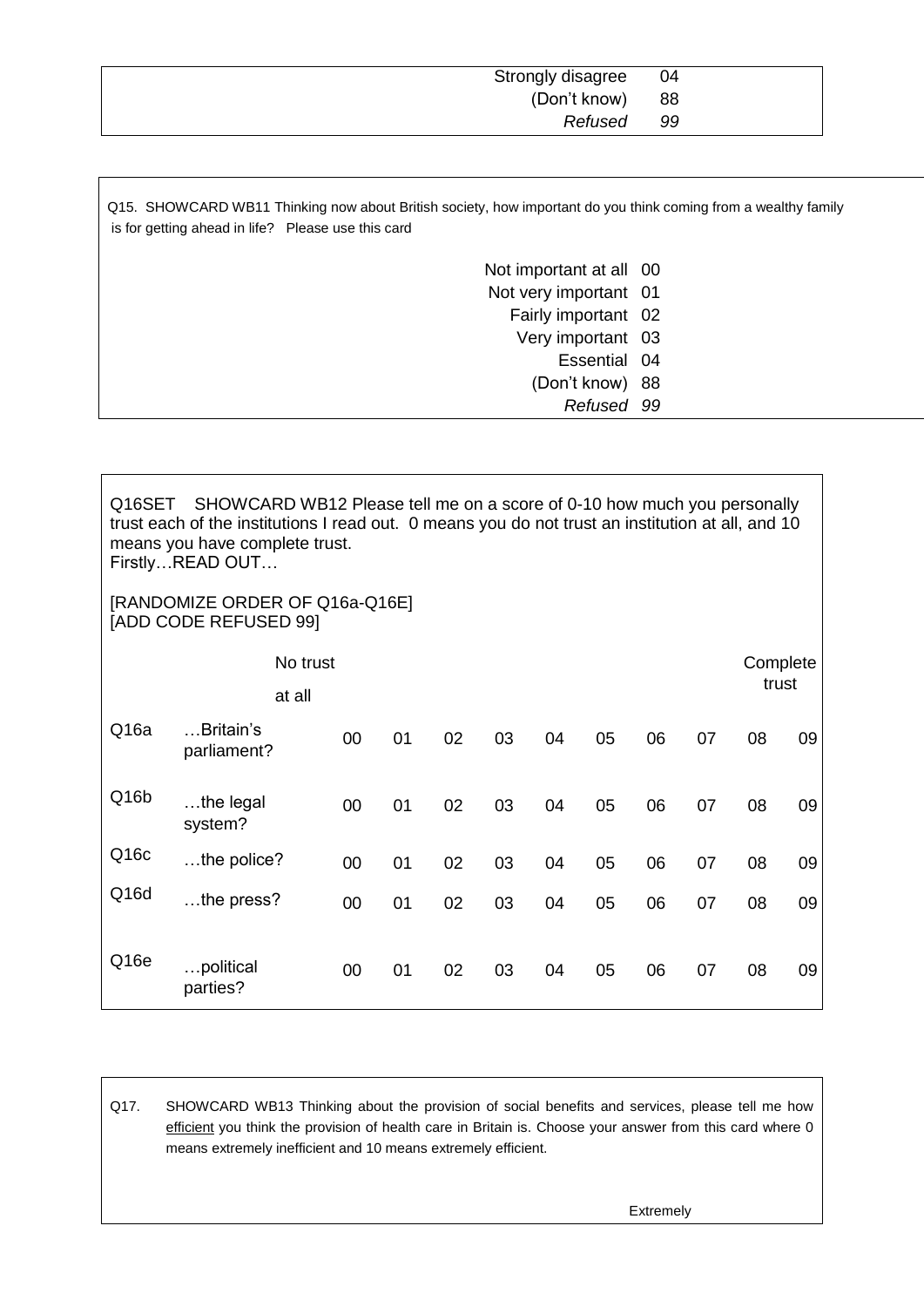|           | Extremely (Don't |       |    |    |    |    |    |    |    |    |             |    |
|-----------|------------------|-------|----|----|----|----|----|----|----|----|-------------|----|
| efficient |                  | know) |    |    |    |    |    |    |    |    | inefficient |    |
|           | 00               | 01    | 02 | 03 | 04 | 05 | 06 | 07 | 08 | 09 | 10          | 88 |

| Q18.      |        | means extremely inefficient and 10 means extremely efficient. |    |    |    |    |    |    |    |    |             | SHOWCARD WB13 Thinking about the provision of social benefits and services, please tell me how<br>efficient you think the provision of education in Britain is. Choose your answer from this card where 0 |
|-----------|--------|---------------------------------------------------------------|----|----|----|----|----|----|----|----|-------------|-----------------------------------------------------------------------------------------------------------------------------------------------------------------------------------------------------------|
|           |        |                                                               |    |    |    |    |    |    |    |    | Extremely   |                                                                                                                                                                                                           |
| Extremely | (Don't |                                                               |    |    |    |    |    |    |    |    | inefficient |                                                                                                                                                                                                           |
| efficient | 00     | know)<br>01                                                   | 02 | 03 | 04 | 05 | 06 | 07 | 08 | 09 | 10          | 88                                                                                                                                                                                                        |

|           |                                 |    |    | give special advantages to certain people or deal with everyone equally?<br>certain people and 10 means you think they deal with everyone equally. |    |    |    |    |    | Q19. SHOWCARD WB14 Using this card, please tell me whether you think doctors and nurses in Britain<br>Choose your answer from this card where 0 means you think they give special advantages to |        |             |
|-----------|---------------------------------|----|----|----------------------------------------------------------------------------------------------------------------------------------------------------|----|----|----|----|----|-------------------------------------------------------------------------------------------------------------------------------------------------------------------------------------------------|--------|-------------|
| They give | advantages to<br>certain people |    |    |                                                                                                                                                    |    |    |    |    |    | They deal with<br>everyone equally Know)                                                                                                                                                        | (Don't | Refu<br>sed |
| 00        | 01                              | 02 | 03 | 04                                                                                                                                                 | 05 | 06 | 07 | 08 | 09 | 10                                                                                                                                                                                              | 88     | 99          |

| Q20. SHOWCARD WB14 AGAIN Using this card, please tell me whether you think teachers and |    | professors in Britain give special advantages to certain people or deal with everyone equally?<br>Choose your answer from this card where 0 means you think they give special advantages to<br>certain people and 10 means you think they deal with everyone equally. |    |    |    |    |    |    |                                    |    |                 |             |
|-----------------------------------------------------------------------------------------|----|-----------------------------------------------------------------------------------------------------------------------------------------------------------------------------------------------------------------------------------------------------------------------|----|----|----|----|----|----|------------------------------------|----|-----------------|-------------|
| They give<br>advantages to<br>certain people                                            |    |                                                                                                                                                                                                                                                                       |    |    |    |    |    |    | They deal with<br>everyone equally |    | (Don't<br>know) | Refu<br>sed |
| 00                                                                                      | 01 | 02                                                                                                                                                                                                                                                                    | 03 | 04 | 05 | 06 | 07 | 08 | 09                                 | 10 | 88              | 99          |

| Q21. SHOWCARD WB15 In all countries there sometimes exists tension between social<br>groups.<br>In your opinion, how much tension is there between each of the following groups in<br>this country? Please use this card. |                      |                     |                 |                           |                    |
|---------------------------------------------------------------------------------------------------------------------------------------------------------------------------------------------------------------------------|----------------------|---------------------|-----------------|---------------------------|--------------------|
|                                                                                                                                                                                                                           | No tension<br>at all | A little<br>tension | Some<br>tension | Quite a lot<br>of tension | A great<br>of tens |
| Poor and rich people                                                                                                                                                                                                      | 00                   | 01                  | 02              | 03                        | 04                 |
| Different racial and ethnic groups                                                                                                                                                                                        | 00                   | 01                  | 02              | 03                        | 04                 |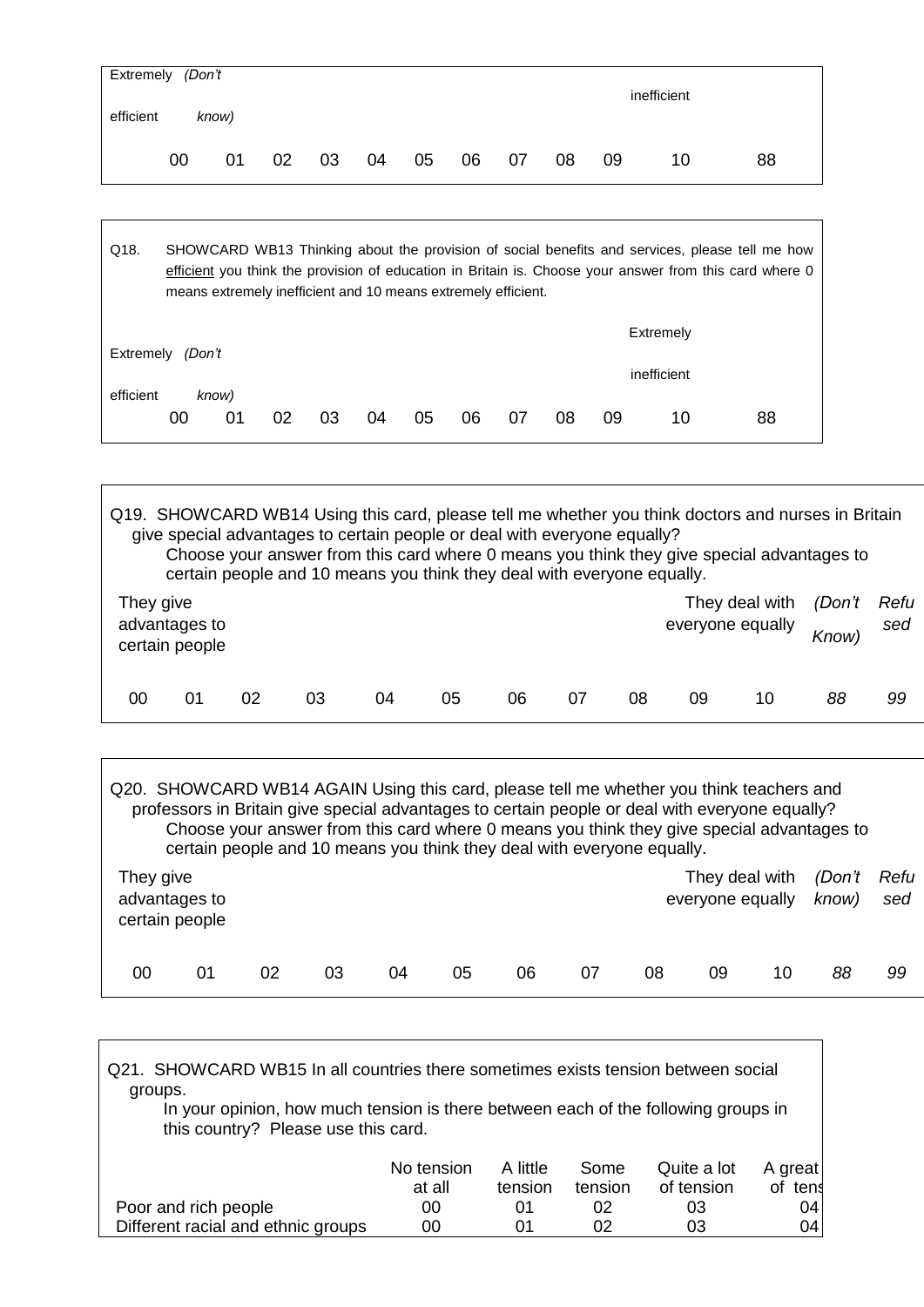| <b>Contract Contract Contract Contract</b><br>$\cdots$<br>. JIOUS 1<br>ור<br>еш<br>ли» | K | ັບພ |  | oc<br>OC. |
|----------------------------------------------------------------------------------------|---|-----|--|-----------|

| satisfied.                |    |    |    |    |    |    |    |    |    | Q22. SHOWCARD WB16 All things considered, how satisfied are you with the kind of | society we live in? Please use this card where 0 is extremely dissatisfied and 10 is extremely |
|---------------------------|----|----|----|----|----|----|----|----|----|----------------------------------------------------------------------------------|------------------------------------------------------------------------------------------------|
| Extremely<br>dissatisfied |    |    |    |    |    |    |    |    |    | <b>Extremely</b><br>satisfied                                                    | (Don't<br>Know)                                                                                |
| 00                        | 01 | 02 | 03 | 04 | 05 | 06 | 07 | 08 | 09 | 10                                                                               | 88                                                                                             |

| Q23.                             | Britain? Still use this card. |    |    |    |    |    |    |    |    |                               | SHOWCARD WB16 AGAIN On the whole how satisfied are you with the present state of the economy in |
|----------------------------------|-------------------------------|----|----|----|----|----|----|----|----|-------------------------------|-------------------------------------------------------------------------------------------------|
| <b>Extremely</b><br>dissatisfied |                               |    |    |    |    |    |    |    |    | <b>Extremely</b><br>satisfied | (Don't<br>Know)                                                                                 |
| 00                               | 01                            | 02 | 03 | 04 | 05 | 06 | 07 | 08 | 09 | 10                            | 88                                                                                              |

| Q24.<br>are you with the way it is doing its job? Still use this card. |    |    |    |    |    |    |    |    |    |                               | SHOWCARD WB16 AGAIN Now thinking about the British government, how satisfied |
|------------------------------------------------------------------------|----|----|----|----|----|----|----|----|----|-------------------------------|------------------------------------------------------------------------------|
| Extremely<br>dissatisfied                                              |    |    |    |    |    |    |    |    |    | <b>Extremely</b><br>satisfied | (Don't<br>Know)                                                              |
| 00                                                                     | 01 | 02 | 03 | 04 | 05 | 06 | 07 | 08 | 09 | 10                            | 88                                                                           |

 $\Gamma$ 

| Q <sub>25</sub><br>Britain? Still use this card. | SHOWCARD WB16 AGAIN And on the whole, how satisfied are you with the way democracy works in |        |
|--------------------------------------------------|---------------------------------------------------------------------------------------------|--------|
| Extremely                                        | Extremely                                                                                   | (Don't |
| dissatisfied                                     | satisfied                                                                                   | Know)  |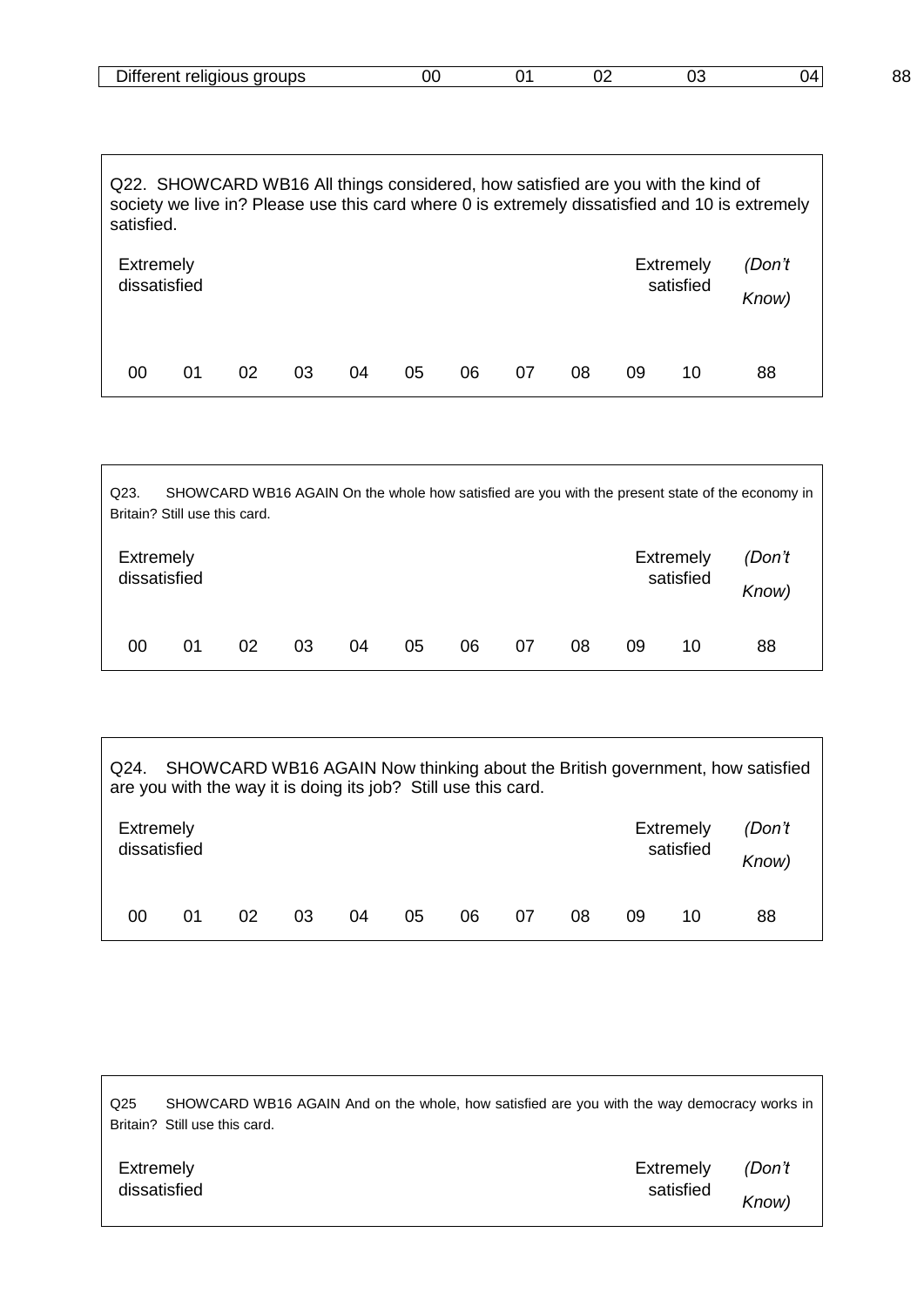| 00     01     02     03     04     05     06     07     08     09     10     88 |  |
|---------------------------------------------------------------------------------|--|
|                                                                                 |  |

| Q26 | SHOWCARD WB17 Now, using this card, please say what you think overall about the state of education |
|-----|----------------------------------------------------------------------------------------------------|
|     | in Britain nowadays?                                                                               |
|     |                                                                                                    |

| Extremely |    |    |    |    |    |    |    | Extremely | (Don't |    |    |
|-----------|----|----|----|----|----|----|----|-----------|--------|----|----|
| bad       |    |    |    |    |    |    |    | good      | Know)  |    |    |
| 00        | 01 | 02 | 03 | 04 | 05 | 06 | 07 | 08        | 09     | 10 | 88 |

Q27 SHOWCARD WB16 AGAIN Still using this card, please say what you think overall about the state of health services in Britain nowadays? Extremely bad Extremely good *(Don't Know)* 00 01 02 03 04 05 06 07 08 09 10 88

| Q <sub>28</sub>         | SHOWCARD WB16 AGAIN Still using this card, please say what you think overall about the state of<br>pension provision in Britain nowadays? |    |    |    |    |    |    |    |    |                          |                 |
|-------------------------|-------------------------------------------------------------------------------------------------------------------------------------------|----|----|----|----|----|----|----|----|--------------------------|-----------------|
| <b>Extremely</b><br>bad |                                                                                                                                           |    |    |    |    |    |    |    |    | <b>Extremely</b><br>good | (Don't<br>Know) |
| 00                      | 01                                                                                                                                        | 02 | 03 | 04 | 05 | 06 | 07 | 08 | 09 | 10                       | 88              |

Q29 SHOWCARD WB17 How often do you think of the possibility of becoming a victim of a violent crime? Please use this card.

| All or most of the |
|--------------------|
| time<br>01         |
| Some of            |
| the time           |
| በ2                 |
| Just               |
| occasionally       |
| 03                 |
| Never 04           |
| (Don'              |
|                    |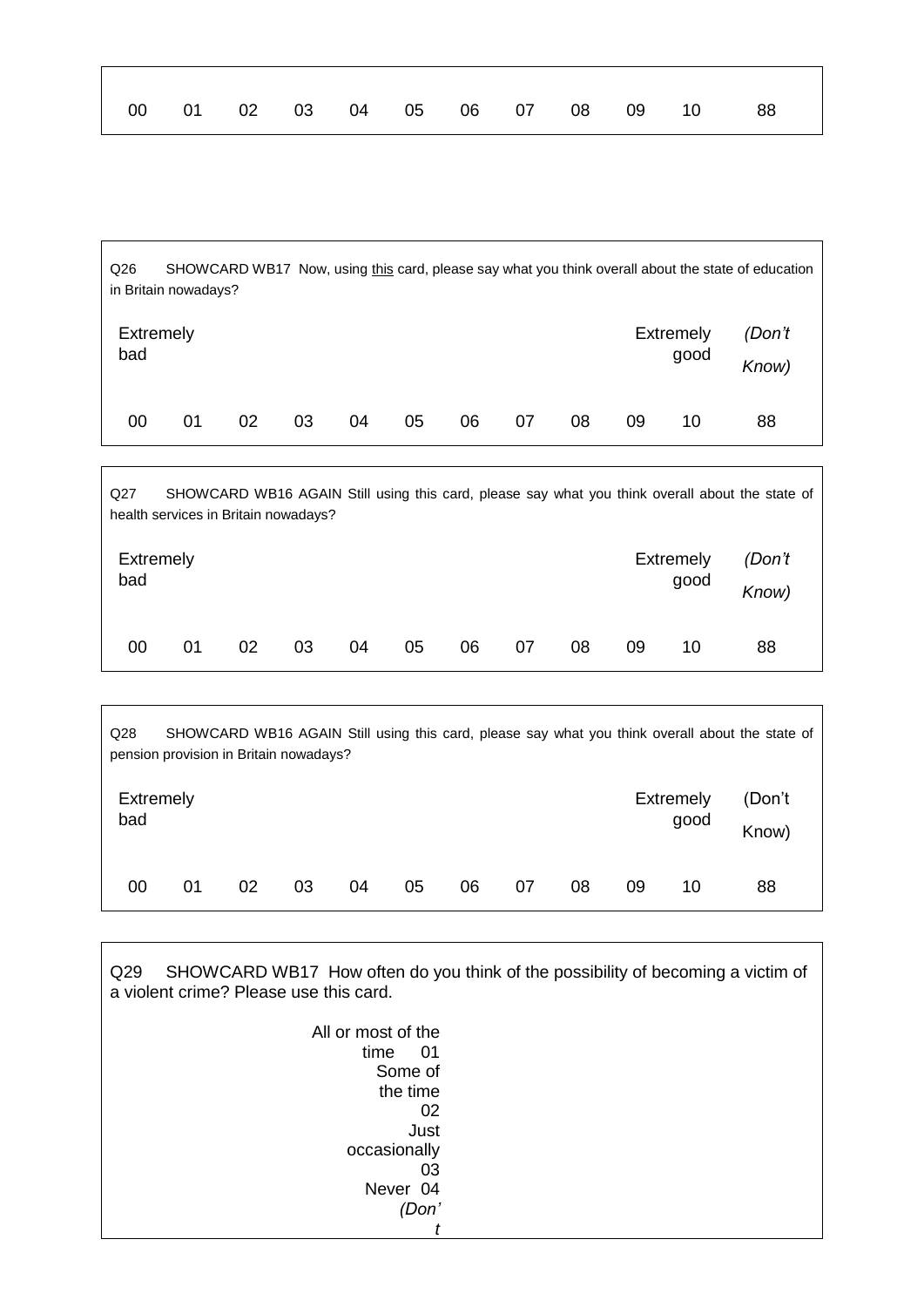| $\pmb{k}$                             |
|---------------------------------------|
| $\boldsymbol{n}$                      |
| $\cal O$                              |
| $\ensuremath{\mathsf{W}}\xspace$      |
| )                                     |
|                                       |
| $\boldsymbol{\delta}$                 |
| $\boldsymbol{8}$                      |
|                                       |
| $\boldsymbol{R}$                      |
|                                       |
| $e$<br>$f$                            |
|                                       |
| $\boldsymbol{U}$                      |
| $\mathsf S$                           |
| $\boldsymbol{\mathit{e}}$             |
| $\boldsymbol{d}$                      |
|                                       |
| $\begin{array}{c} 9 \\ 9 \end{array}$ |
|                                       |
|                                       |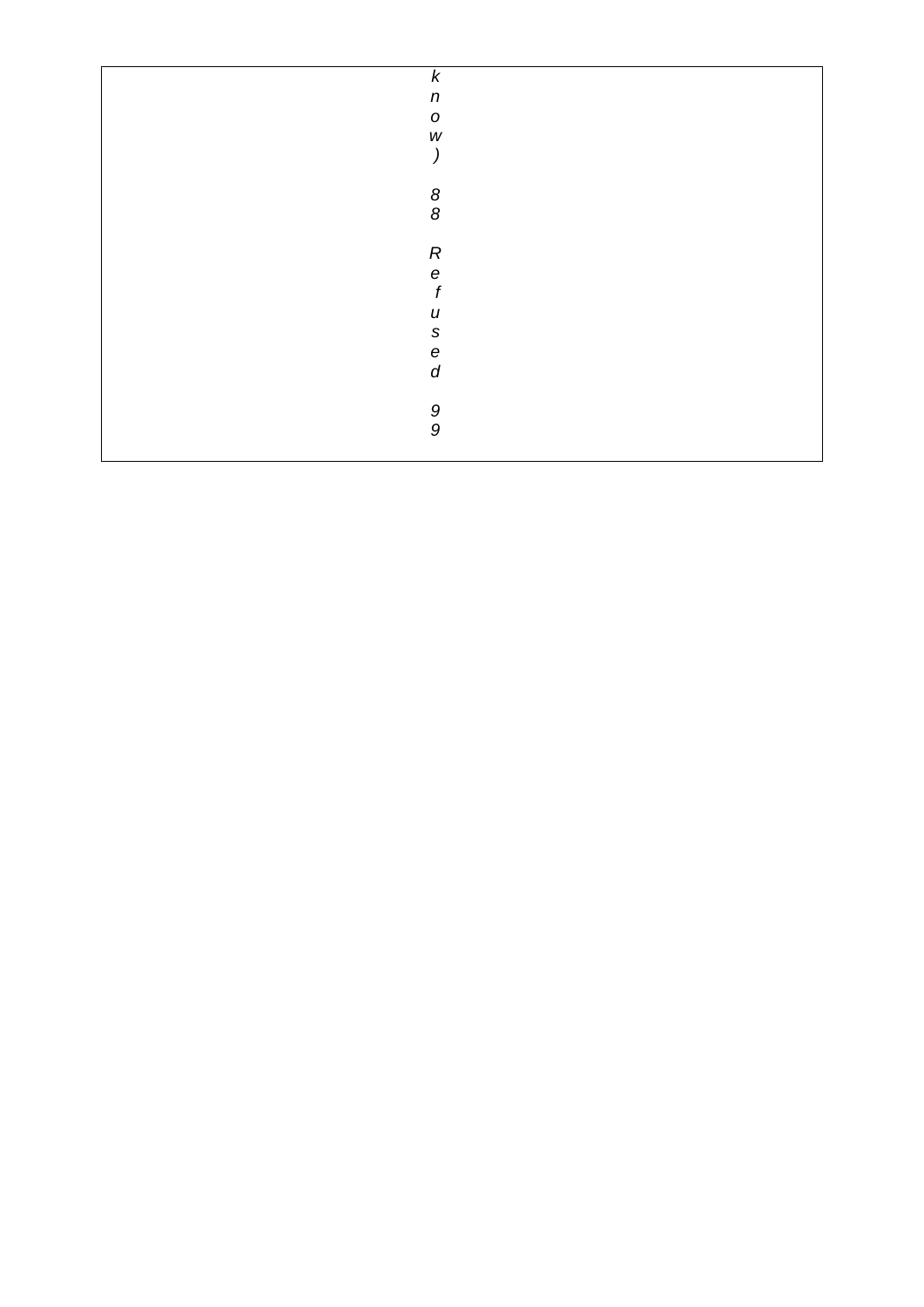

ESS Document Date: 25/04/12

## **DATA PROTOCOL FOR ROUND 6 OMNIBUS TESTING**

#### **1. Deliverables**

- 1) Three datasets in SPSS format (one for each country) according to the specifications outlined in this document, which includes data from all variables and timing data
- 2) Top-line findings for all variables
- 3) Short technical report outlining testing procedures / methodology used in each country (5-10 pages in Word)

#### **2. Principles of variable definitions**

#### *Missing values*

Analysis of item non-response is an important part of quality control of survey items, and consistent use of missing values in the questionnaire and other documentation ensures uniform coding of skips in the interview. The aim is that the three data files from the omnibus surveys will contain detailed information on item non-response.

The missing values in the data files should be defined in the following way:

**Not applicable: 6, 66, 666** etc., where the respondent has been routed away from the question.

**Refusals: 7, 77, 777** etc., where the respondent has explicitly refused. This should be coded by the interviewers whether they are using CAPI or PAPI.

**Don't know: 8, 88, and 888** etc. These codes must be available at every question. They can be included in the list of answering options presented to the interviewers, or placed in administrative columns, menus etc., depending on the routines of the survey organisation.

**No answer: 9, 99, 999** etc. are codes for missing data not elsewhere explained, for example respondent/interviewer errors and production/system errors.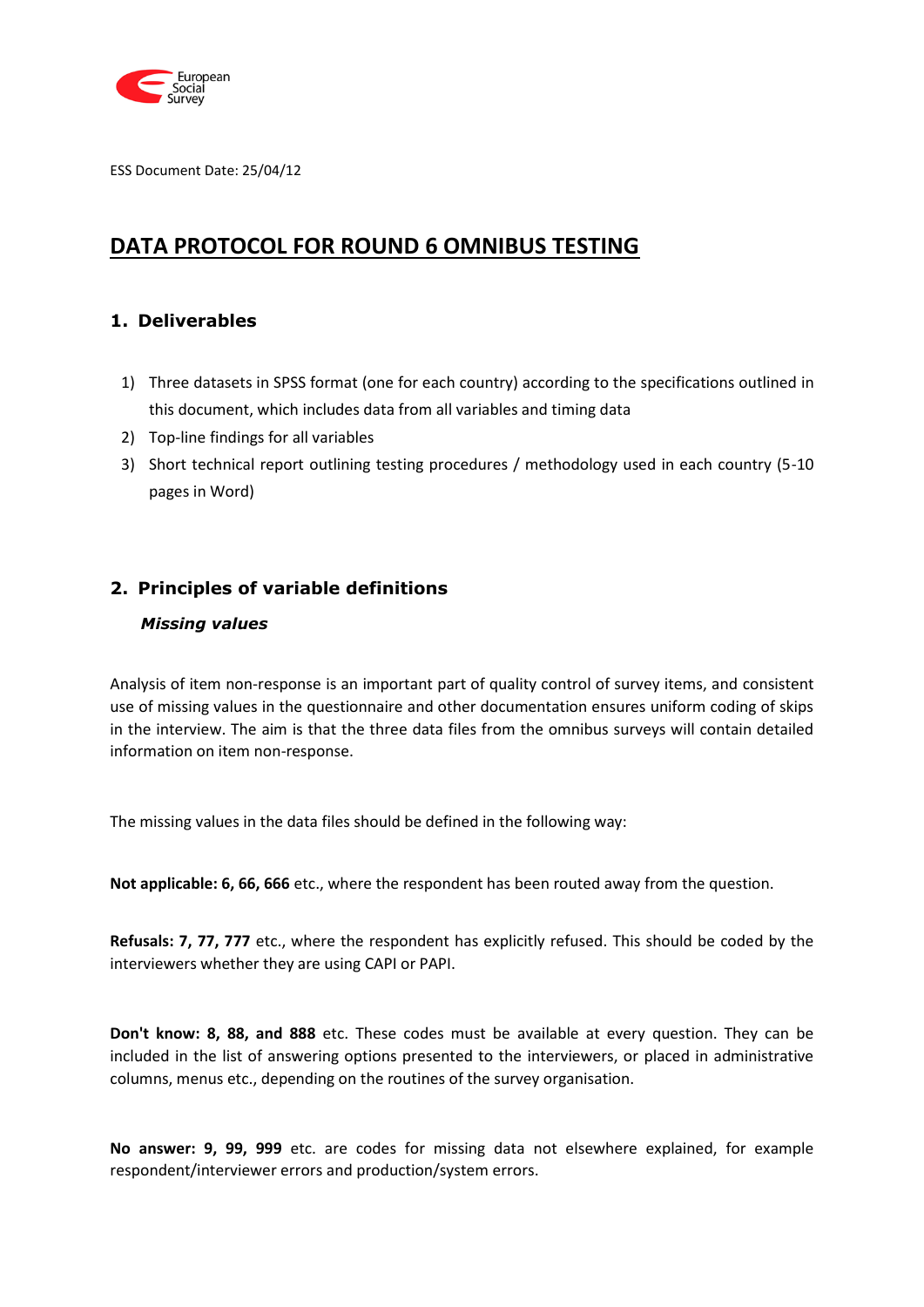**System missing:** Sample 1 respondents should have their responses to the questions asked only to Sample 2 set as 'system missing'. Similarly, sample 2 respondents should have their responses to questions only asked to sample 1 set as 'system missing'

**Hidden Codes** are codes that are available for interviewers but not offered to respondents. Whether these should be coded as missing or not is indicated in Table 1.

#### *Formats*

The formats of variables are defined in Table 1. All numeric variables in the ESS Round 6 Omnibus data files have the formats Fn.0, i.e. they are of width n and with no decimal points.

The missing values often decide the format. If a routed variable has a scale from 1 to 5, there is room for "Not applicable" in value 6, and the variable will have the format F1.0. If the scale goes up to 6, the missing values have to begin at 66 and the format changes to F2.0 and so on.

#### **3. Variable definitions in data files**

Table 1 shows the official formats and contents of the variables to be included in the ESS Round 6 omnibus data file including variable names, format, code, description and value labels.

For the majority of variables, the Variable name will be the same as in the question number in the omnibus specification but with Q added to indicate Question e.g. Q1, Q2 etc.

The demographic variables should be added to the SPSS file so that they appear after IDNO.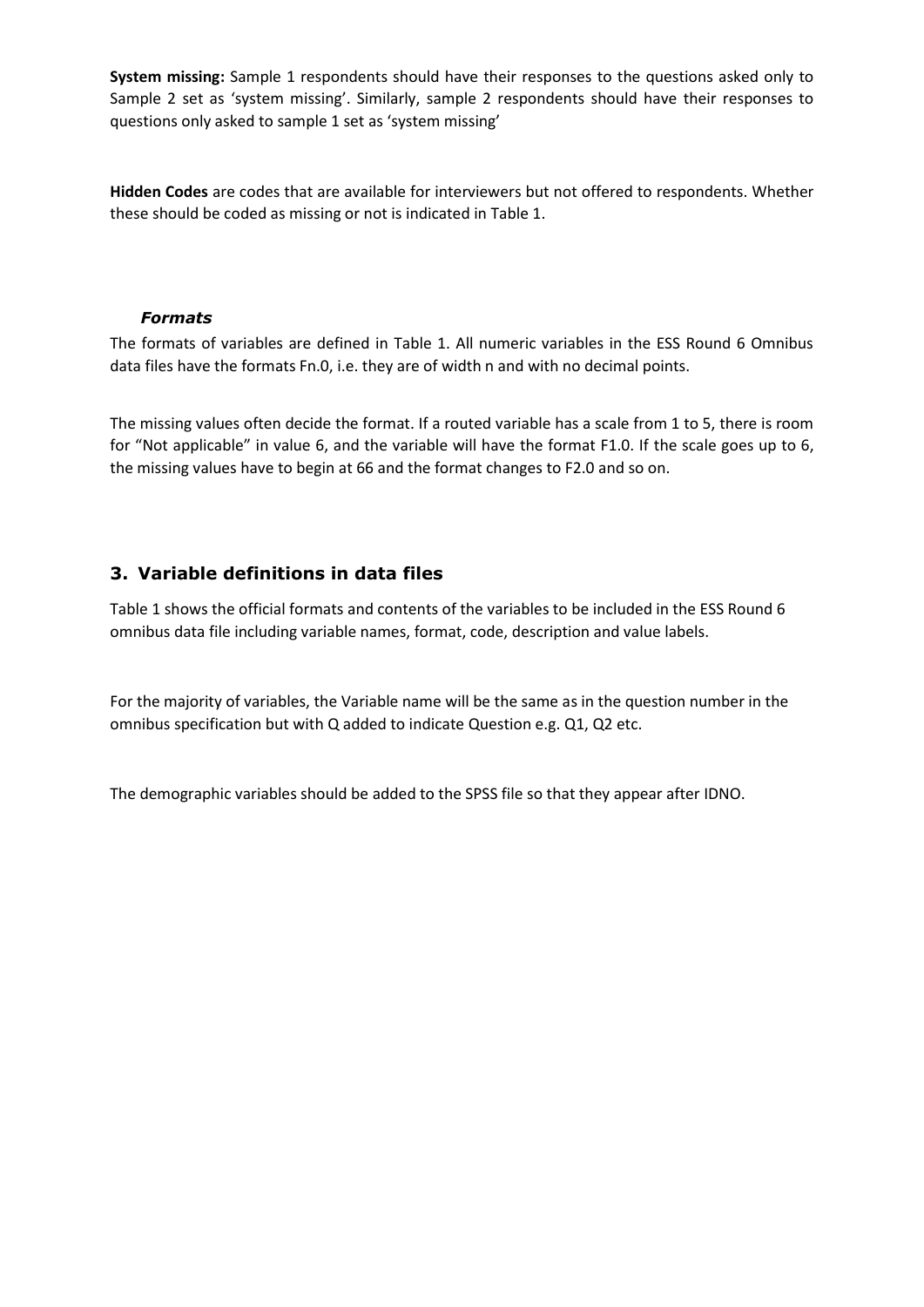#### *Table 1 Variables to be included in each data file*

| <b>FORMAT</b> | <b>CODE</b> | <b>VARIABLE DESCRIPTION &amp; VALUE</b><br><b>LABELS</b> | <b>COMMENTS</b>                                                                                                                                                               |
|---------------|-------------|----------------------------------------------------------|-------------------------------------------------------------------------------------------------------------------------------------------------------------------------------|
| Fn.0          | ۰           |                                                          | Respondent identification number to be<br>determined by Ipsos-MORI - must be<br>unique identifier of respondent                                                               |
| F5.0          |             |                                                          | Calculated as the difference between two                                                                                                                                      |
| F5.0          |             | THROUGH TO Question 55 (seconds)                         | time stamps: the time stamp at the end<br>of the question (once the answer had<br>been recorded) MINUS the time stamp<br>when the interviewer started asking the<br>question. |
|               |             | Interviewer ID                                           |                                                                                                                                                                               |
| F1.0          |             | Order of response options                                | Value labels 0'Matching order' 1'Opposite<br>order'                                                                                                                           |
|               |             |                                                          | Desc Time taken for Question 1 (seconds)<br>Desc   Time taken for Question 2 (seconds)                                                                                        |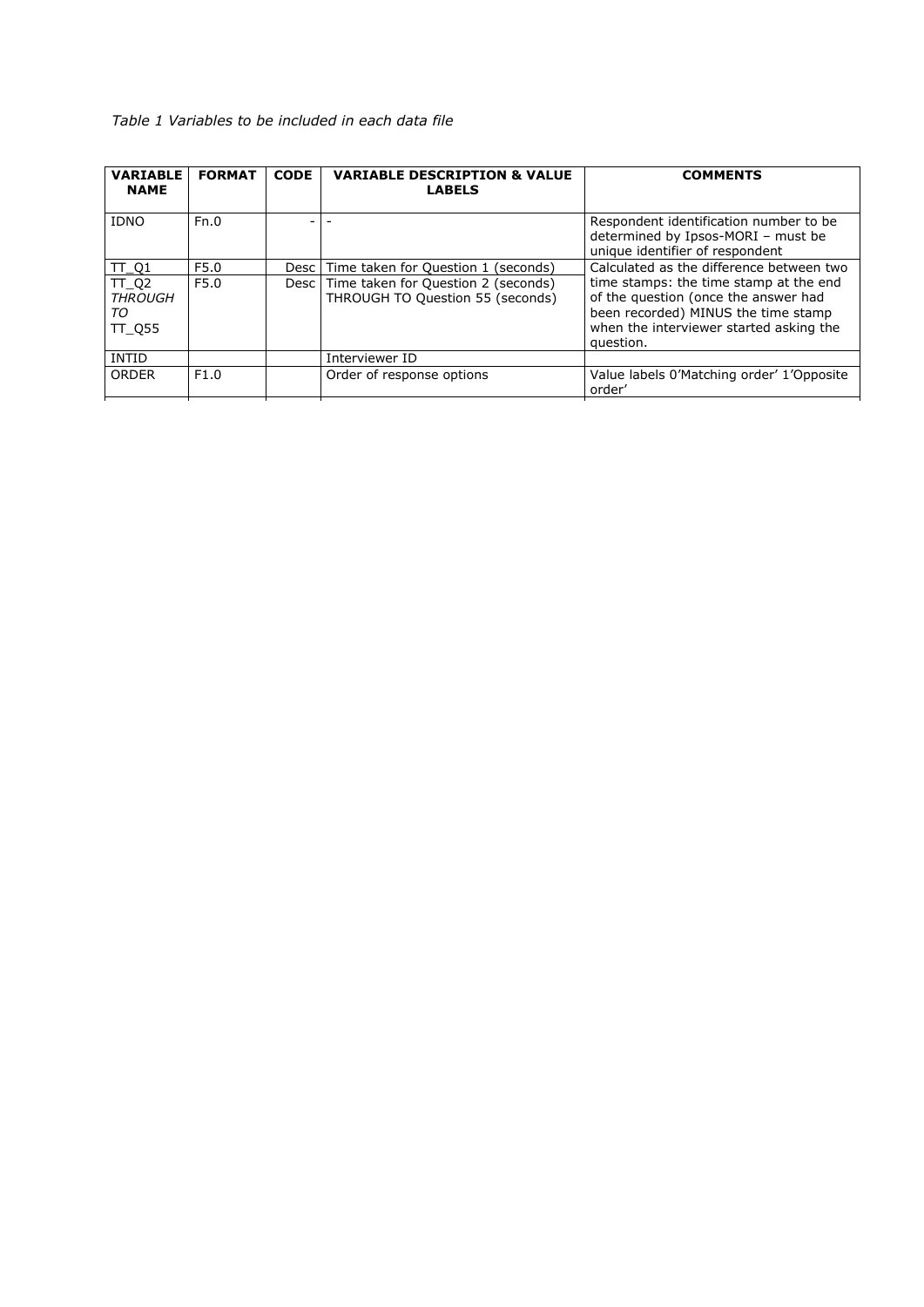| <b>VARIABLE</b> | <b>FORMAT</b> | <b>CODE</b> | <b>VARIABLE DESCRIPTION &amp; VALUE</b>                               | <b>COMMENTS</b> |
|-----------------|---------------|-------------|-----------------------------------------------------------------------|-----------------|
| <b>NAME</b>     |               |             | <b>LABELS</b>                                                         |                 |
| stflife2        | F2.0          | Desc        | WB1. How satisfied with life as a whole (different wording)           |                 |
|                 |               |             |                                                                       |                 |
|                 |               | 00<br>01    | Not at all satisfied                                                  |                 |
|                 |               | 02          |                                                                       |                 |
|                 |               | 03          |                                                                       |                 |
|                 |               | 04          |                                                                       |                 |
|                 |               | 05          |                                                                       |                 |
|                 |               | 06<br>07    |                                                                       |                 |
|                 |               | ${\bf 08}$  |                                                                       |                 |
|                 |               | 09          |                                                                       |                 |
|                 |               | 10          | Completely satisfied                                                  |                 |
|                 |               | 77          | Refusal                                                               |                 |
|                 |               | 88          | Don't know                                                            |                 |
| wrthwhl         | F2.0          | 99<br>Desc  | No answer<br>WB2. Feel that things you do in your life are worthwhile |                 |
|                 |               |             |                                                                       |                 |
|                 |               | 00          | Not at all worthwhile                                                 |                 |
|                 |               | 01          |                                                                       |                 |
|                 |               | 02<br>03    |                                                                       |                 |
|                 |               | 04          |                                                                       |                 |
|                 |               | 05          |                                                                       |                 |
|                 |               | 06          |                                                                       |                 |
|                 |               | 07          |                                                                       |                 |
|                 |               | 08          |                                                                       |                 |
|                 |               | 09<br>10    | Completely worthwhile                                                 |                 |
|                 |               | 77          | Refusal                                                               |                 |
|                 |               | 88          | Don't know                                                            |                 |
|                 |               | 99          | No answer                                                             |                 |
| happy           | F2.0          | Desc        | WB3. How happy did you feel yesterday                                 |                 |
|                 |               | 00          | Not at all happy                                                      |                 |
|                 |               | 01          |                                                                       |                 |
|                 |               | 02          |                                                                       |                 |
|                 |               | 03<br>04    |                                                                       |                 |
|                 |               | 05          |                                                                       |                 |
|                 |               | 06          |                                                                       |                 |
|                 |               | 07          |                                                                       |                 |
|                 |               | 08          |                                                                       |                 |
|                 |               | 09<br>10    | Completely happy                                                      |                 |
|                 |               | 77          | Refusal                                                               |                 |
|                 |               | 88          | Don't know                                                            |                 |
|                 |               | 99          | No answer                                                             |                 |
| anxious         | F2.0          | Desc        | WB4. How anxious did you feel yesterday                               |                 |
|                 |               | 00          | Not at all anxious                                                    |                 |
|                 |               | 01          |                                                                       |                 |
|                 |               | 02          |                                                                       |                 |
|                 |               | 03          |                                                                       |                 |
|                 |               | 04<br>05    |                                                                       |                 |
|                 |               | 06          |                                                                       |                 |
|                 |               | 07          |                                                                       |                 |
|                 |               | ${\bf 08}$  |                                                                       |                 |
|                 |               | 09          |                                                                       |                 |
|                 |               | 10          | Completely happy                                                      |                 |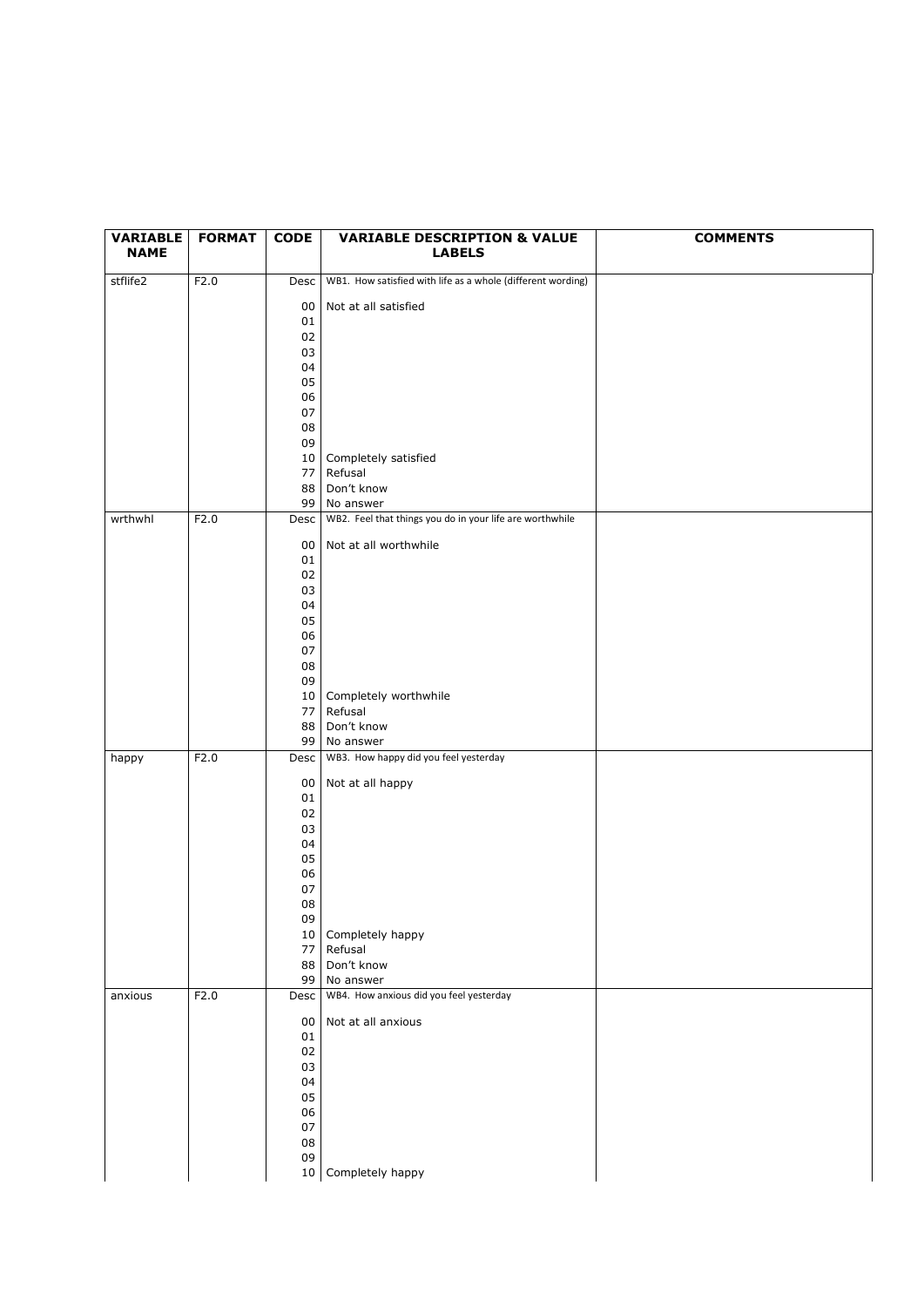|  | $\overline{z}$ | Refusal      |  |
|--|----------------|--------------|--|
|  | 88             | Don't know   |  |
|  |                | 99 No answer |  |

| qolctry  | F2.0 | Desc                             | WB5. Quality of life in country compared to European      |  |
|----------|------|----------------------------------|-----------------------------------------------------------|--|
|          |      |                                  | Union countries                                           |  |
|          |      |                                  |                                                           |  |
|          |      | 00                               | Much better                                               |  |
|          |      | 01                               | Somewhat better                                           |  |
|          |      |                                  | 02 A little better                                        |  |
|          |      | 03                               | About the same                                            |  |
|          |      | 04                               | A little worse                                            |  |
|          |      | 05                               | Somewhat worse                                            |  |
|          |      | 06                               | Much worse                                                |  |
|          |      | 77                               | Refusal                                                   |  |
|          |      | 88                               | Don't know                                                |  |
|          |      | 99                               | No answer                                                 |  |
| qolnow   | F2.0 | Desc                             | WB6. Quality of life in country now compared to last year |  |
|          |      | 00                               | Much better                                               |  |
|          |      |                                  | Somewhat better                                           |  |
|          |      | 01                               |                                                           |  |
|          |      | 02                               | A little better                                           |  |
|          |      | 03                               | About the same                                            |  |
|          |      | 04                               | A little worse                                            |  |
|          |      | 05                               | Somewhat worse                                            |  |
|          |      | 06                               | Much worse                                                |  |
|          |      | 77                               | Refusal                                                   |  |
|          |      | 88                               | Don't know                                                |  |
|          |      | 99                               | No answer                                                 |  |
| qolnxtyr | F2.0 | Desc                             | WB7. Quality of life in country in 12 months time         |  |
|          |      | 00                               | Much better                                               |  |
|          |      | 01                               | Somewhat better                                           |  |
|          |      | 02 <sub>1</sub>                  | A little better                                           |  |
|          |      |                                  |                                                           |  |
|          |      | 03                               | About the same                                            |  |
|          |      | 04 <sub>1</sub>                  | A little worse                                            |  |
|          |      | 05                               | Somewhat worse                                            |  |
|          |      | 06                               | Much worse                                                |  |
|          |      | 77                               | Refusal                                                   |  |
|          |      | 88                               | Don't know                                                |  |
|          |      | 99                               | No answer                                                 |  |
| qolnxtgn | F2.0 | Desc                             | WB8. Quality of life in country for future generation     |  |
|          |      | 00                               | Much easier                                               |  |
|          |      | 01                               | Somewhat easier                                           |  |
|          |      |                                  | 02 A little easier                                        |  |
|          |      |                                  |                                                           |  |
|          |      | 03                               | About the same                                            |  |
|          |      | 04                               | A little more difficult                                   |  |
|          |      | 05                               | Somewhat more difficult                                   |  |
|          |      | 06                               | Much more difficult                                       |  |
|          |      | 77                               | Refusal                                                   |  |
|          |      | 88                               | Don't know                                                |  |
|          |      | 99                               | No answer                                                 |  |
| tolrace  | F1.0 |                                  | Desc   WB9a. Is country a good place to live for racial   |  |
|          |      |                                  | and ethnic minorities                                     |  |
|          |      | $\mathbf{1}$                     | A good place<br>Not a good place                          |  |
|          |      | 2 <sup>1</sup><br>7 <sup>1</sup> | Refusal                                                   |  |
|          |      | 8                                | Don't know                                                |  |
|          |      |                                  | 9 No answer                                               |  |
| tolgylsb | F1.0 |                                  | Desc WB9b. Is country a good place to live for gay        |  |
|          |      |                                  | or lesbian people                                         |  |
|          |      | $1\vert$                         | A good place                                              |  |
|          |      | 2 <sub>1</sub>                   | Not a good place                                          |  |
|          |      | 7 <sup>1</sup>                   | Refusal                                                   |  |
|          |      | 8                                | Don't know<br>9 No answer                                 |  |
| tolimmi  | F1.0 |                                  | Desc WB9c. Is country a good place to live for            |  |
|          |      |                                  | immigrants                                                |  |
|          |      |                                  |                                                           |  |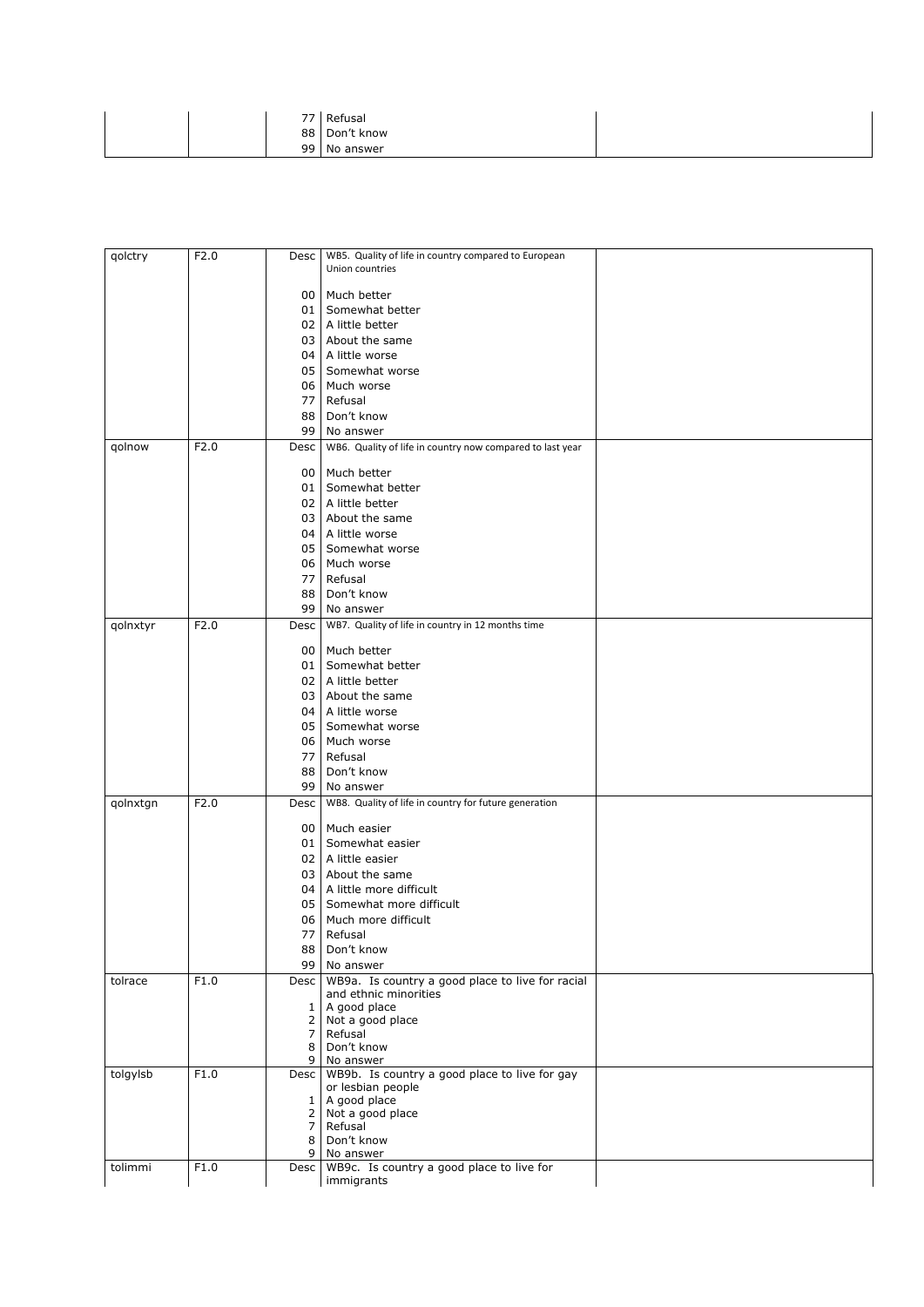|          |      | $1 \mid$                         | Move out permanently                                   |  |
|----------|------|----------------------------------|--------------------------------------------------------|--|
|          |      | $\mathbf{2}$                     | Not move out permanently                               |  |
|          |      | $\overline{7}$                   | Refusal                                                |  |
|          |      | 8                                | Don't know                                             |  |
|          |      | 9                                | No answer                                              |  |
| moveout  | F1.0 | Desc                             | WB10. Move permanently or not to another               |  |
|          |      |                                  | country                                                |  |
|          |      | $\mathbf{1}$                     | Move out permanently                                   |  |
|          |      | $\overline{2}$<br>7 <sup>1</sup> | Not move out permanently                               |  |
|          |      | 8                                | Refusal<br>Don't know                                  |  |
|          |      | 9                                | No answer                                              |  |
|          |      |                                  |                                                        |  |
| ppltrst  | F2.0 | <b>Desc</b>                      | WB11. Most people can be trusted or                    |  |
|          |      |                                  |                                                        |  |
|          |      |                                  | you can't be too careful                               |  |
|          |      | 00                               | You can't be too careful                               |  |
|          |      | 01                               |                                                        |  |
|          |      | 02                               |                                                        |  |
|          |      | 03                               |                                                        |  |
|          |      | 04                               |                                                        |  |
|          |      | 05                               |                                                        |  |
|          |      | 06                               |                                                        |  |
|          |      | 07                               |                                                        |  |
|          |      | 08                               |                                                        |  |
|          |      | 09                               |                                                        |  |
|          |      | 10                               | Most people can be trusted                             |  |
|          |      | 77                               | Refusal                                                |  |
|          |      | 88                               | Don't know                                             |  |
|          |      | 99                               | No answer                                              |  |
| pplfair  | F2.0 |                                  | WB12. Most people try to take advantage of             |  |
|          |      | Desc                             | you, or try to be fair                                 |  |
|          |      | 00                               | Most people try to take advantage of me                |  |
|          |      | 01                               |                                                        |  |
|          |      | 02                               |                                                        |  |
|          |      | 03                               |                                                        |  |
|          |      | 04                               |                                                        |  |
|          |      | 05                               |                                                        |  |
|          |      |                                  |                                                        |  |
|          |      | 06                               |                                                        |  |
|          |      | 07                               |                                                        |  |
|          |      | 08                               |                                                        |  |
|          |      | 09                               |                                                        |  |
|          |      | 10                               | Most people try to be fair                             |  |
|          |      | 77                               | Refusal                                                |  |
|          |      | 88                               | Don't know                                             |  |
|          |      | 99                               | No answer                                              |  |
| pplhlp   | F2.0 | Desc                             | WB13. Most of the time people helpful or               |  |
|          |      |                                  | mostly looking out for themselves                      |  |
|          |      | 00                               | People mostly look out for themselves                  |  |
|          |      | 01                               |                                                        |  |
|          |      | 02                               |                                                        |  |
|          |      | 03                               |                                                        |  |
|          |      | 04                               |                                                        |  |
|          |      | 05                               |                                                        |  |
|          |      | 06                               |                                                        |  |
|          |      | 07                               |                                                        |  |
|          |      | 08                               |                                                        |  |
|          |      | 09                               |                                                        |  |
|          |      | 10                               | People mostly try to be helpful                        |  |
|          |      | 77                               | Refusal                                                |  |
|          |      | 88                               | Don't know                                             |  |
|          |      | 99                               | No answer                                              |  |
| ppllkme  | F2.0 | Desc                             | WB14a. People who run the country are not concerned    |  |
|          |      |                                  | with what happens to people like me                    |  |
|          |      |                                  |                                                        |  |
|          |      | 00 <sub>1</sub>                  | Strongly agree                                         |  |
|          |      | 01                               | Agree                                                  |  |
|          |      | 02                               | Neither agree not disagree                             |  |
|          |      | 03                               | Disagree                                               |  |
|          |      | 04                               | Strongly disagree                                      |  |
|          |      | 77                               | Refusal                                                |  |
|          |      | 88                               | Don't know                                             |  |
|          |      | 99                               | No answer                                              |  |
| chngscty | F2.0 | Desc                             | WB14b. There is nothing one can do to change things in |  |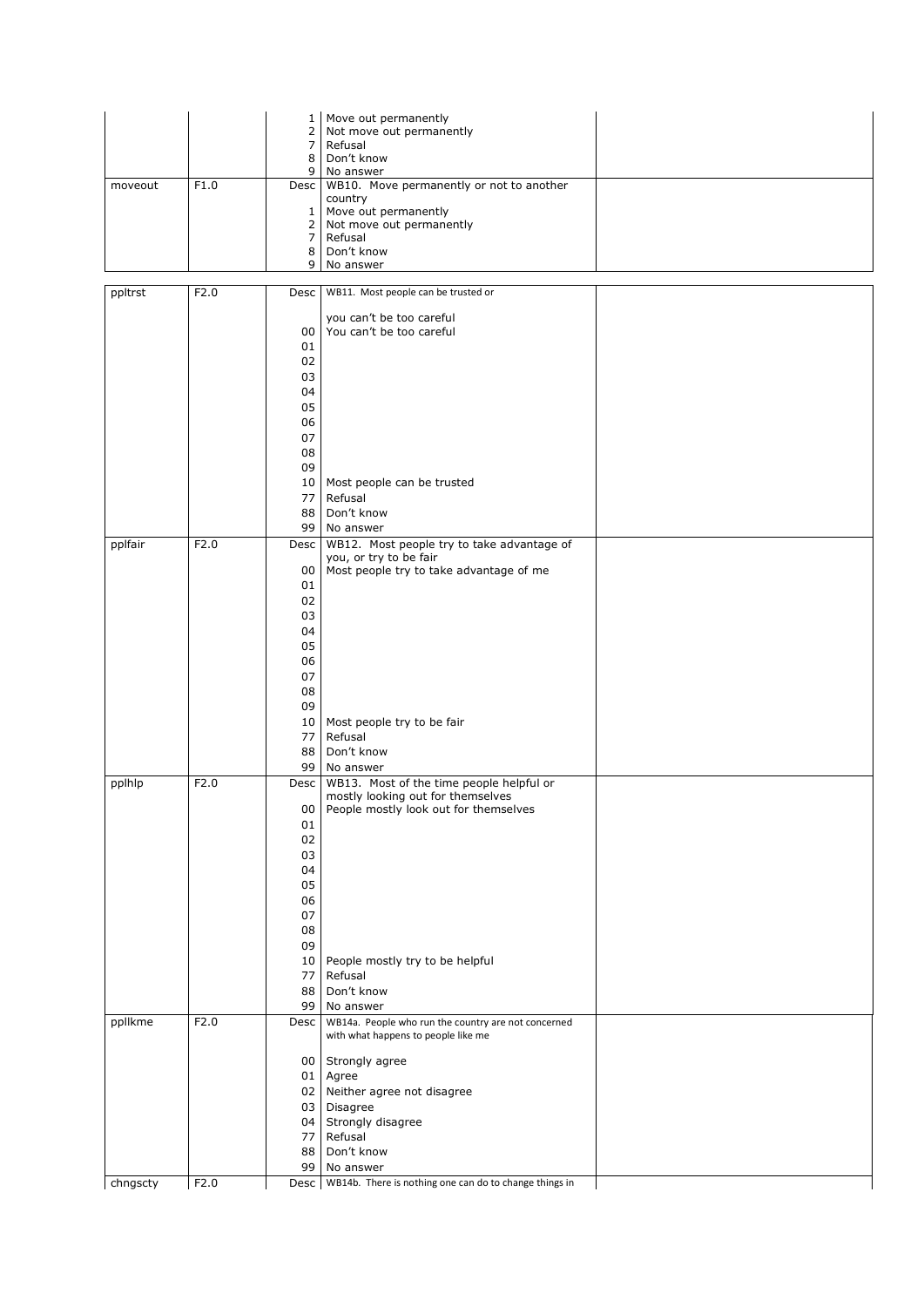|          |      |                 | our society                                          |  |
|----------|------|-----------------|------------------------------------------------------|--|
|          |      |                 |                                                      |  |
|          |      | 00 <sub>1</sub> | Strongly agree                                       |  |
|          |      | 01              | Agree                                                |  |
|          |      | 02              | Neither agree not disagree                           |  |
|          |      | 03<br>04        | Disagree<br>Strongly disagree                        |  |
|          |      | 77              | Refusal                                              |  |
|          |      | 88              | Don't know                                           |  |
|          |      | 99              | No answer                                            |  |
| diffincm | F2.0 | Desc            | WB14c. Difference in income in country are too large |  |
|          |      |                 |                                                      |  |
|          |      | 00              | Strongly agree                                       |  |
|          |      | 01<br>02        | Agree<br>Neither agree not disagree                  |  |
|          |      | 03              | Disagree                                             |  |
|          |      | 04              | Strongly disagree                                    |  |
|          |      | 77              | Refusal                                              |  |
|          |      | 88              | Don't know                                           |  |
|          |      | 99              | No answer                                            |  |
| wlthyfam | F2.0 | Desc            | WB15. Importance of coming from a wealthy family for |  |
|          |      |                 | getting ahead in life in country                     |  |
|          |      | 00 <sub>1</sub> | Not important at all                                 |  |
|          |      | 01              | Not very important                                   |  |
|          |      | 02              | Fairly important                                     |  |
|          |      | 03              | Very important                                       |  |
|          |      | 04              | Essential                                            |  |
|          |      | 77              | Refusal                                              |  |
|          |      | 88<br>99        | Don't know                                           |  |
| trstprl  | F2.0 | Desc            | No answer<br>WB16a. Trust in Country's Parliament    |  |
|          |      | 00              | No trust at all                                      |  |
|          |      | 01              |                                                      |  |
|          |      | 02              |                                                      |  |
|          |      | 03              |                                                      |  |
|          |      | 04              |                                                      |  |
|          |      | 05              |                                                      |  |
|          |      | 06<br>07        |                                                      |  |
|          |      | 08              |                                                      |  |
|          |      | 09              |                                                      |  |
|          |      | 10              | Complete trust                                       |  |
|          |      | 77              | Refusal                                              |  |
|          |      | 88              | Don't know                                           |  |
|          |      | 99              | No answer                                            |  |
| trstlgl  | F2.0 | Desc<br>00      | WB16b. Trust in the legal system<br>No trust at all  |  |
|          |      | ${\bf 01}$      |                                                      |  |
|          |      | 02              |                                                      |  |
|          |      | 03              |                                                      |  |
|          |      | 04              |                                                      |  |
|          |      | 05              |                                                      |  |
|          |      | 06              |                                                      |  |
|          |      | 07              |                                                      |  |
|          |      | 08              |                                                      |  |
|          |      | 09<br>10        | Complete trust                                       |  |
|          |      | 77              | Refusal                                              |  |
|          |      | 88              | Don't know                                           |  |
|          |      | 99              | No answer                                            |  |
| trstplc  | F2.0 | Desc            | WB16c. Trust in the police                           |  |
|          |      | 00              | No trust at all                                      |  |
|          |      | 01              |                                                      |  |
|          |      | 02              |                                                      |  |
|          |      | 03<br>04        |                                                      |  |
|          |      | 05              |                                                      |  |
|          |      | 06              |                                                      |  |
|          |      | 07              |                                                      |  |
|          |      | ${\bf 08}$      |                                                      |  |
|          |      | 09              |                                                      |  |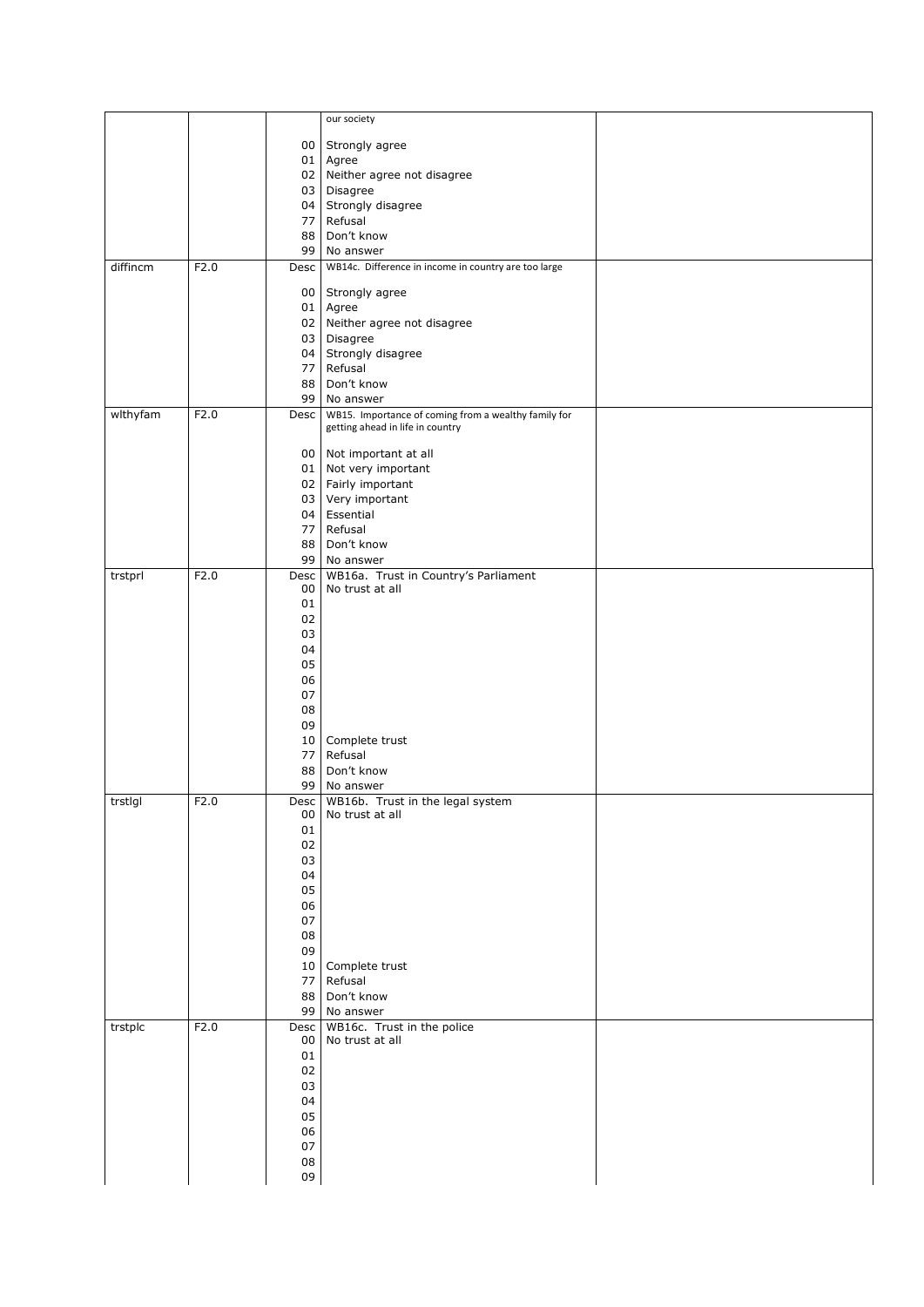|          |      | 10 <sup>1</sup> | Complete trust            |  |
|----------|------|-----------------|---------------------------|--|
|          |      | 77              | Refusal                   |  |
|          |      | 88              | Don't know                |  |
|          |      | 99              | No answer                 |  |
| trstprss | F2.0 | <b>Desc</b>     | WB16d. Trust in the press |  |
|          |      | 00              | No trust at all           |  |
|          |      | 01              |                           |  |
|          |      | 02              |                           |  |
|          |      | 03              |                           |  |
|          |      | 04              |                           |  |
|          |      | 05              |                           |  |
|          |      | 06              |                           |  |
|          |      | 07              |                           |  |
|          |      | 08              |                           |  |
|          |      | 09              |                           |  |
|          |      | 10              | Complete trust            |  |
|          |      | 77              | Refusal                   |  |
|          |      | 88              | Don't know                |  |
|          |      | 99              | No answer                 |  |

| trstprt | F2.0 | Desc             | WB16e. Trust in political parties             |  |
|---------|------|------------------|-----------------------------------------------|--|
|         |      | 00               | No trust at all                               |  |
|         |      | 01               |                                               |  |
|         |      | 02               |                                               |  |
|         |      | 03               |                                               |  |
|         |      | 04               |                                               |  |
|         |      | 05               |                                               |  |
|         |      | 06               |                                               |  |
|         |      |                  |                                               |  |
|         |      | 07               |                                               |  |
|         |      | 08               |                                               |  |
|         |      | 09               |                                               |  |
|         |      | 10               | Complete trust                                |  |
|         |      | 77               | Refusal                                       |  |
|         |      | 88               | Don't know                                    |  |
|         |      | 99               | No answer                                     |  |
| hlthcef | F2.0 | Desc             | WB17. Provision of health care, how efficient |  |
|         |      | 00               | Extremely inefficient                         |  |
|         |      | 01               |                                               |  |
|         |      | 02               |                                               |  |
|         |      | 03               |                                               |  |
|         |      | 04               |                                               |  |
|         |      | 05               |                                               |  |
|         |      | 06               |                                               |  |
|         |      | 07               |                                               |  |
|         |      | 08<br>09         |                                               |  |
|         |      |                  | 10 Extremely efficient                        |  |
|         |      | 77               | Refusal                                       |  |
|         |      | 88               | Don't know                                    |  |
|         |      | 99               | No answer                                     |  |
| txautef | F2.0 | Desc             | WB18. Tax authorities, how efficient in doing |  |
|         |      |                  | their job                                     |  |
|         |      | 00               | Extremely inefficient                         |  |
|         |      | 01               |                                               |  |
|         |      | 02               |                                               |  |
|         |      | 03               |                                               |  |
|         |      | 04               |                                               |  |
|         |      | 05               |                                               |  |
|         |      | 06               |                                               |  |
|         |      | 07               |                                               |  |
|         |      | 08               |                                               |  |
|         |      |                  |                                               |  |
|         |      | 09               |                                               |  |
|         |      | 10               | <b>Extremely efficient</b>                    |  |
|         |      | 77               | Refusal                                       |  |
|         |      | 88               | Don't know                                    |  |
|         |      | 99               | No answer                                     |  |
| dcndleq | F2.0 | Desc             | WB19. Doctors, nurses give special advantages |  |
|         |      |                  | or deal with everyone equally                 |  |
|         |      | 00<br>${\bf 01}$ | Give special advantages to certain people     |  |
|         |      | 02               |                                               |  |
|         |      |                  |                                               |  |
|         |      | 03               |                                               |  |
|         |      | 04               |                                               |  |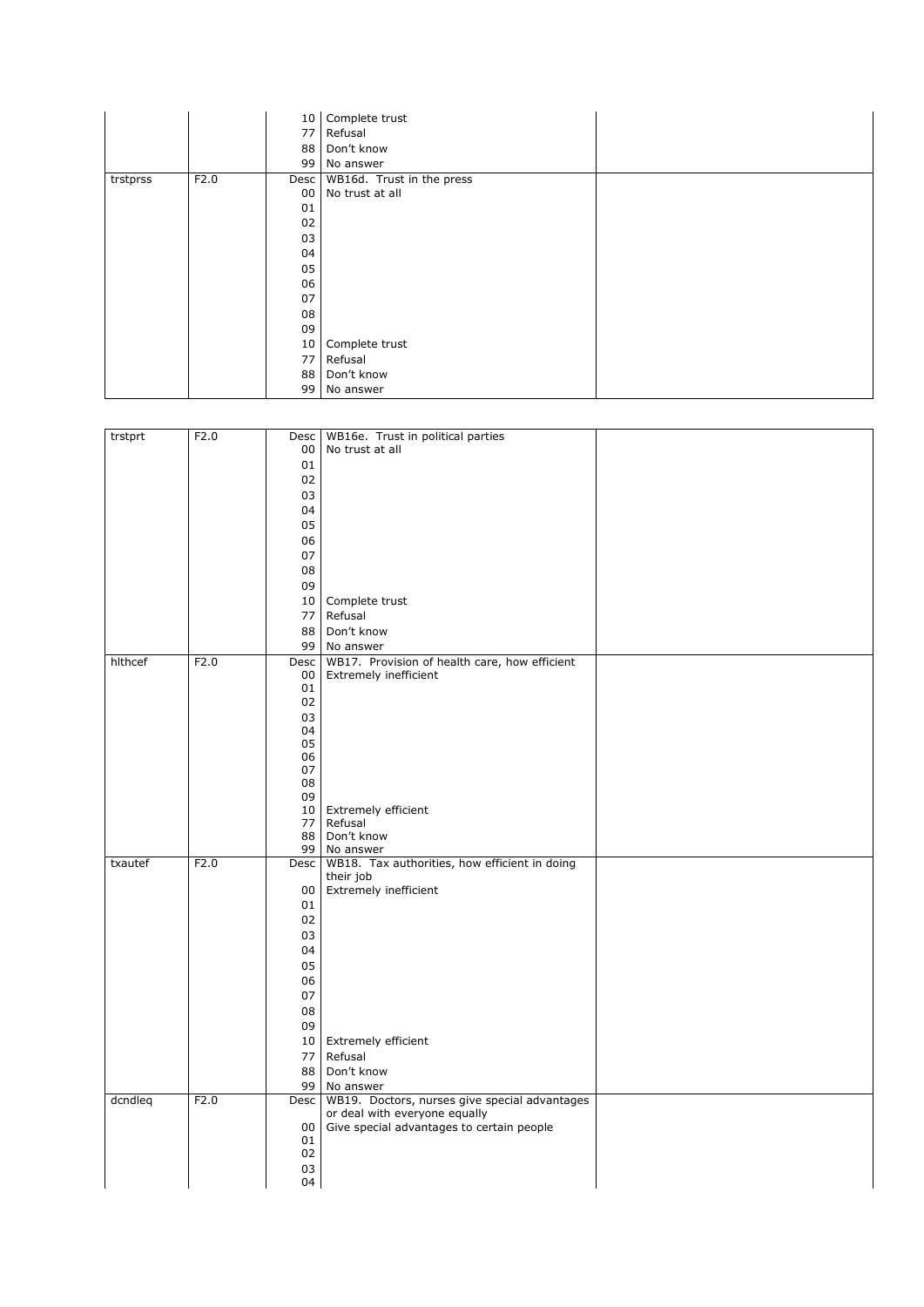|          |      | 05<br>06                         |                                                                             |  |
|----------|------|----------------------------------|-----------------------------------------------------------------------------|--|
|          |      | 07<br>08                         |                                                                             |  |
|          |      | 09                               |                                                                             |  |
|          |      | 10<br>77                         | Deal with everyone equally<br>Refusal                                       |  |
|          |      | 88                               | Don't know                                                                  |  |
| txadleq  | F2.0 | 99<br>Desc                       | No answer<br>WB20. Tax authorities give special advantages                  |  |
|          |      |                                  | or deal with everyone equally                                               |  |
|          |      | 00<br>01                         | Give special advantages to certain people                                   |  |
|          |      | 02                               |                                                                             |  |
|          |      | 03                               |                                                                             |  |
|          |      | 04<br>05                         |                                                                             |  |
|          |      | 06                               |                                                                             |  |
|          |      | 07                               |                                                                             |  |
|          |      | 08<br>09                         |                                                                             |  |
|          |      | 10                               | Deal with everyone equally                                                  |  |
|          |      | 77                               | Refusal                                                                     |  |
|          |      | 88<br>99                         | Don't know<br>No answer                                                     |  |
| tnsnpoor | F1.0 | Desc                             | WB21a. How much tension is there between                                    |  |
|          |      | 0                                | poor and rich people in country<br>No tension at all                        |  |
|          |      | $\mathbf{1}$                     | A little tension                                                            |  |
|          |      | $\overline{2}$<br>3              | Some tension<br>Quite a lot of tension                                      |  |
|          |      | $\overline{4}$                   | A great deal of tension                                                     |  |
|          |      | $\overline{7}$<br>8              | Refusal<br>Don't know                                                       |  |
|          |      | 9 <sub>1</sub>                   | No answer                                                                   |  |
| tnsnrace | F1.0 |                                  | Desc   WB21b. How much tension is there between<br>racial and ethnic groups |  |
|          |      | 0                                | No tension at all                                                           |  |
|          |      | $\mathbf{1}$<br>$\overline{2}$   | A little tension<br>Some tension                                            |  |
|          |      | 3                                | Quite a lot of tension                                                      |  |
|          |      | 4<br>$\overline{7}$              | A great deal of tension<br>Refusal                                          |  |
|          |      | 8                                | Don't know                                                                  |  |
| tnsnrlgn | F1.0 | 9<br>Desc <sup>1</sup>           | No answer<br>WB21c. How much tension is there between                       |  |
|          |      |                                  | different religious groups                                                  |  |
|          |      | 0<br>$\mathbf{1}$                | No tension at all<br>A little tension                                       |  |
|          |      | $\overline{2}$                   | Some tension                                                                |  |
|          |      | 3                                | Quite a lot of tension                                                      |  |
|          |      | $\overline{4}$<br>$\overline{7}$ | A great deal of tension<br>Refusal                                          |  |
|          |      | 8                                | Don't know                                                                  |  |
|          |      | 9                                | No answer                                                                   |  |
| stfscty  | F2.0 | Desc<br>00                       | WB22. How satisfied with the society we live in<br>Extremely dissatisfied   |  |
|          |      | 01                               |                                                                             |  |
|          |      | 02                               |                                                                             |  |
|          |      | 03<br>04                         |                                                                             |  |
|          |      | 05                               |                                                                             |  |
|          |      | 06                               |                                                                             |  |
|          |      | 07<br>08                         |                                                                             |  |
|          |      | 09                               |                                                                             |  |
|          |      | 10 <sup>1</sup>                  | <b>Extremely satisfied</b>                                                  |  |
|          |      | 77<br>88                         | Refusal<br>Don't know                                                       |  |
|          |      | 99                               | No answer                                                                   |  |
|          |      |                                  |                                                                             |  |
| stfeco   | F2.0 | Desc                             | WB23. How satisfied with present state of economy in<br>country             |  |
|          |      | 00                               | Extremely dissatisfied                                                      |  |
|          |      | 01                               |                                                                             |  |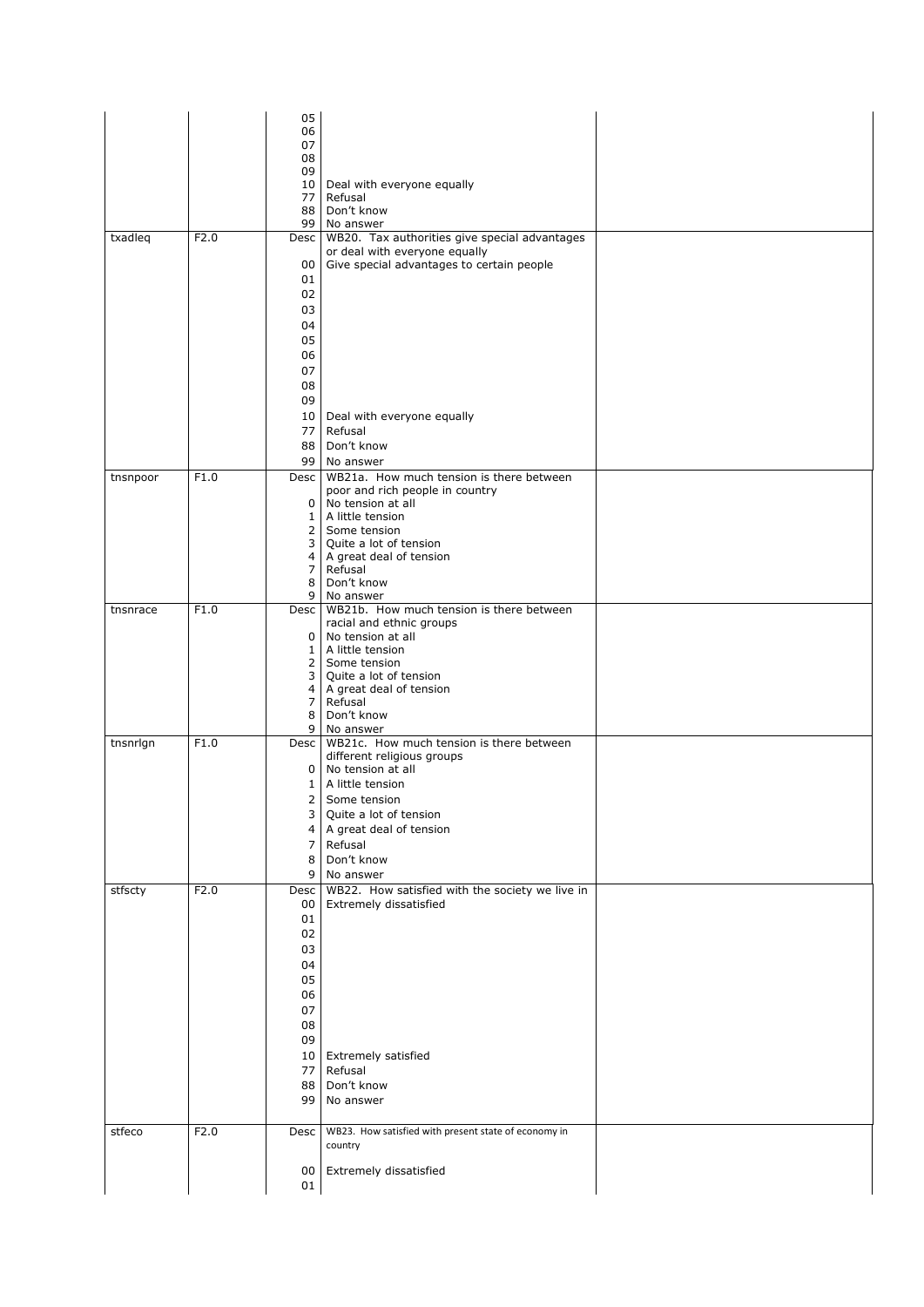|         |      | 02         |                                                       |  |
|---------|------|------------|-------------------------------------------------------|--|
|         |      | 03         |                                                       |  |
|         |      | 04         |                                                       |  |
|         |      | 05         |                                                       |  |
|         |      | 06<br>07   |                                                       |  |
|         |      | 08         |                                                       |  |
|         |      | 09         |                                                       |  |
|         |      | $10\,$     | Extremely satisfied                                   |  |
|         |      | 77         | Refusal                                               |  |
|         |      | 88         | Don't know                                            |  |
|         |      | 99         | No answer                                             |  |
| stfgov  | F2.0 | Desc       | WB24. How satisfied with the national government      |  |
|         |      | 00         | Extremely dissatisfied                                |  |
|         |      | 01         |                                                       |  |
|         |      | 02         |                                                       |  |
|         |      | 03         |                                                       |  |
|         |      | 04<br>05   |                                                       |  |
|         |      | 06         |                                                       |  |
|         |      | 07         |                                                       |  |
|         |      | 08         |                                                       |  |
|         |      | 09         |                                                       |  |
|         |      | 10         | Extremely satisfied                                   |  |
|         |      | 77<br>88   | Refusal                                               |  |
|         |      | 99         | Don't know<br>No answer                               |  |
| stfdem  | F2.0 | Desc       | WB25. How satisfied with the way                      |  |
|         |      |            |                                                       |  |
|         |      |            | democracy works in country                            |  |
|         |      | 00<br>01   | Extremely dissatisfied                                |  |
|         |      | 02         |                                                       |  |
|         |      | 03         |                                                       |  |
|         |      | 04         |                                                       |  |
|         |      | 05         |                                                       |  |
|         |      | 06         |                                                       |  |
|         |      | 07<br>08   |                                                       |  |
|         |      | 09         |                                                       |  |
|         |      | 10         | Extremely satisfied                                   |  |
|         |      | 77         | Refusal                                               |  |
|         |      | 88         | Don't know                                            |  |
|         |      | 99         | No answer                                             |  |
| stfedu  | F2.0 | Desc       | WB26. State of education in country nowadays          |  |
|         |      | 00<br>01   | Extremely bad                                         |  |
|         |      | 02         |                                                       |  |
|         |      | 03         |                                                       |  |
|         |      | 04         |                                                       |  |
|         |      | 05         |                                                       |  |
|         |      | 06<br>07   |                                                       |  |
|         |      | ${\bf 08}$ |                                                       |  |
|         |      | 09         |                                                       |  |
|         |      | 10         | Extremely good                                        |  |
|         |      | 77         | Refusal                                               |  |
|         |      | 88         | Don't know                                            |  |
|         |      | 99         | No answer                                             |  |
| stfhlth | F2.0 | Desc       | WB27. State of health services in country<br>nowadays |  |
|         |      | $00\,$     | Extremely bad                                         |  |
|         |      | 01         |                                                       |  |
|         |      | 02         |                                                       |  |
|         |      | 03         |                                                       |  |
|         |      | 04         |                                                       |  |
|         |      | 05<br>06   |                                                       |  |
|         |      | 07         |                                                       |  |
|         |      | ${\bf 08}$ |                                                       |  |
|         |      | 09         |                                                       |  |